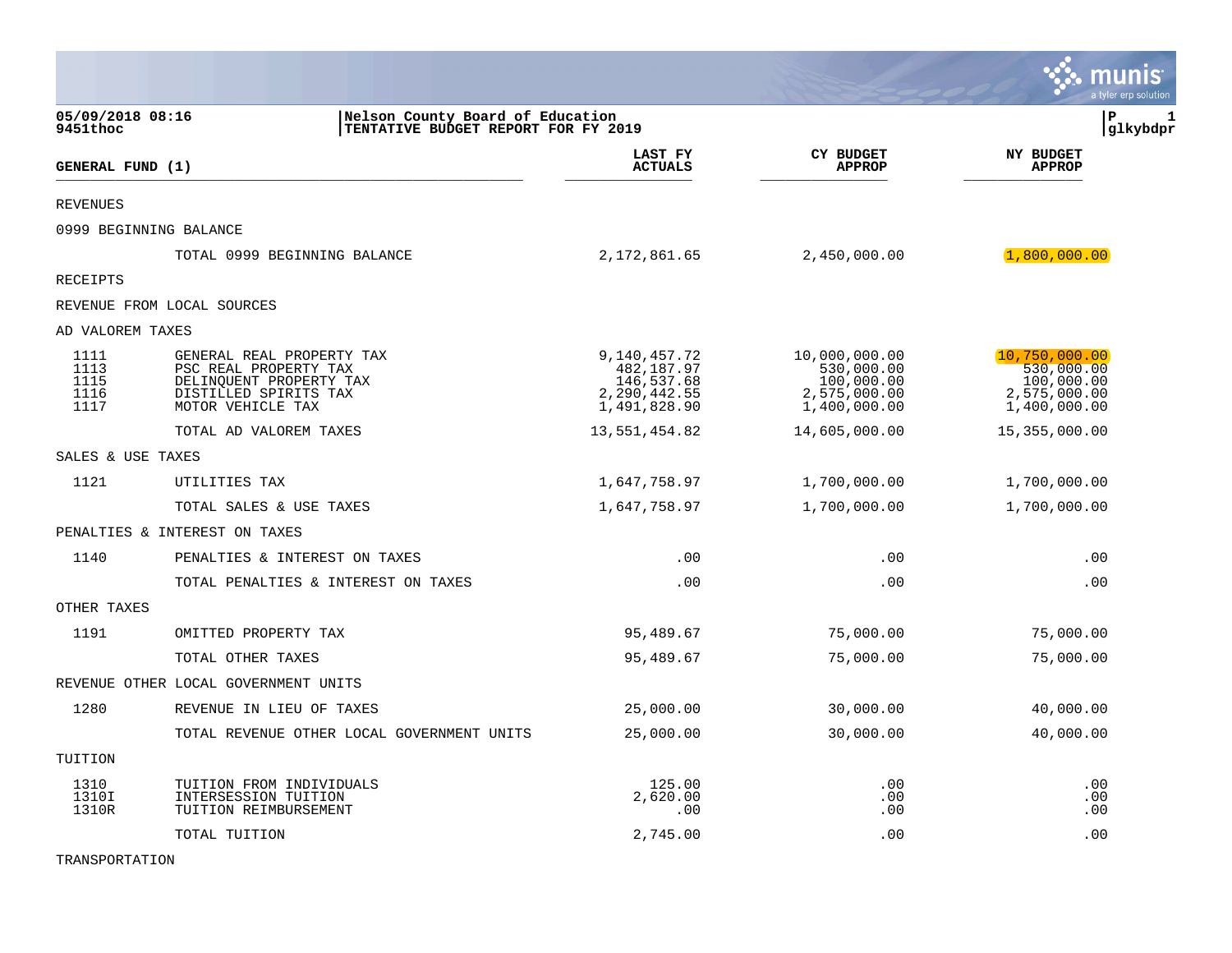

| 05/09/2018 08:16<br>Nelson County Board of Education<br>TENTATIVE BUDGET REPORT FOR FY 2019<br>9451thoc |                                                                                                                                                                                                                               |                                                                              |                                                                   | l P<br> glkybdpr                                                  |
|---------------------------------------------------------------------------------------------------------|-------------------------------------------------------------------------------------------------------------------------------------------------------------------------------------------------------------------------------|------------------------------------------------------------------------------|-------------------------------------------------------------------|-------------------------------------------------------------------|
| <b>GENERAL FUND (1)</b>                                                                                 |                                                                                                                                                                                                                               | LAST FY<br><b>ACTUALS</b>                                                    | <b>CY BUDGET</b><br><b>APPROP</b>                                 | <b>NY BUDGET</b><br><b>APPROP</b>                                 |
|                                                                                                         |                                                                                                                                                                                                                               |                                                                              |                                                                   |                                                                   |
| 1442                                                                                                    | TRANSPORT FRM FISCAL COURT                                                                                                                                                                                                    | 80,992.80                                                                    | 90,000.00                                                         | 80,000.00                                                         |
|                                                                                                         | TOTAL TRANSPORTATION                                                                                                                                                                                                          | 80,992.80                                                                    | 90,000.00                                                         | 80,000.00                                                         |
|                                                                                                         | EARNINGS ON INVESTMENTS                                                                                                                                                                                                       |                                                                              |                                                                   |                                                                   |
| 1510<br>1510TR                                                                                          | INTEREST ON INVESTMENTS<br>TRAN PROGAM PROCEEDS                                                                                                                                                                               | 26, 152. 22<br>.00                                                           | 40,000.00<br>.00                                                  | 40,000.00<br>.00                                                  |
|                                                                                                         | TOTAL EARNINGS ON INVESTMENTS                                                                                                                                                                                                 | 26, 152. 22                                                                  | 40,000.00                                                         | 40,000.00                                                         |
| FOOD SERVICE                                                                                            |                                                                                                                                                                                                                               |                                                                              |                                                                   |                                                                   |
| 1690                                                                                                    | FOOD SERVICE REBATES                                                                                                                                                                                                          | .00                                                                          | .00                                                               | .00                                                               |
|                                                                                                         | TOTAL FOOD SERVICE                                                                                                                                                                                                            | .00                                                                          | .00                                                               | .00                                                               |
| STUDENT ACTIVITIES                                                                                      |                                                                                                                                                                                                                               |                                                                              |                                                                   |                                                                   |
| 1740<br>1750                                                                                            | FAMILY RESOURCE - STUDENT FEES<br>DONATIONS (ACTIVITY FND)                                                                                                                                                                    | .00<br>.00                                                                   | .00<br>.00                                                        | .00<br>.00                                                        |
|                                                                                                         | TOTAL STUDENT ACTIVITIES                                                                                                                                                                                                      | .00                                                                          | .00                                                               | .00                                                               |
|                                                                                                         | OTHER REVENUE FROM LOCAL SOURCES                                                                                                                                                                                              |                                                                              |                                                                   |                                                                   |
| 1911<br>1912<br>1919<br>1920<br>1942<br>1980<br>1993<br>1994<br>1999                                    | BUILDING RENTAL<br>BUS RENTAL<br>OTHER RENTALS<br>CONTRIBUTIONS/DONATIONS<br>TEXTBOOK RENTALS<br>REFUND OF PRIOR YR EXPENDITURE<br>LOCAL MISCELLANEOUS REVENUE<br>RETURN FOR INSUFFICIENT FUNDS<br>MICELLANEOUS LOCAL REVENUE | 17,800.00<br>.00<br>.00<br>.00<br>.00<br>.00<br>.00<br>1,413.00<br>32,973.15 | 25,000.00<br>.00<br>.00<br>.00<br>.00<br>.00<br>.00<br>.00<br>.00 | 20,000.00<br>.00<br>.00<br>.00<br>.00<br>.00<br>.00<br>.00<br>.00 |
|                                                                                                         | TOTAL OTHER REVENUE FROM LOCAL SOURCES                                                                                                                                                                                        | 52,186.15                                                                    | 25,000.00                                                         | 20,000.00                                                         |
|                                                                                                         | TOTAL REVENUE FROM LOCAL SOURCES                                                                                                                                                                                              | 15,481,779.63                                                                | 16,565,000.00                                                     | 17,310,000.00                                                     |
|                                                                                                         | REVENUE FROM STATE SOURCES                                                                                                                                                                                                    |                                                                              |                                                                   |                                                                   |
| STATE PROGRAM                                                                                           |                                                                                                                                                                                                                               |                                                                              |                                                                   |                                                                   |
| 3111                                                                                                    | SEEK PROGRAM                                                                                                                                                                                                                  | 15, 173, 582.00                                                              | 14,330,906.00                                                     | 13,450,000.00                                                     |
|                                                                                                         | TOTAL STATE PROGRAM                                                                                                                                                                                                           | 15,173,582.00                                                                | 14,330,906.00                                                     | 13,450,000.00                                                     |
| OTHER STATE FUNDING                                                                                     |                                                                                                                                                                                                                               |                                                                              |                                                                   |                                                                   |
| 3122<br>3123                                                                                            | VOCATIONAL TRANSPORTATION<br>STATE VOCATIONAL SCHOOL                                                                                                                                                                          | 21,127.00<br>91,742.00                                                       | 15,000.00<br>90,000.00                                            | 15,000.00<br>90,000.00                                            |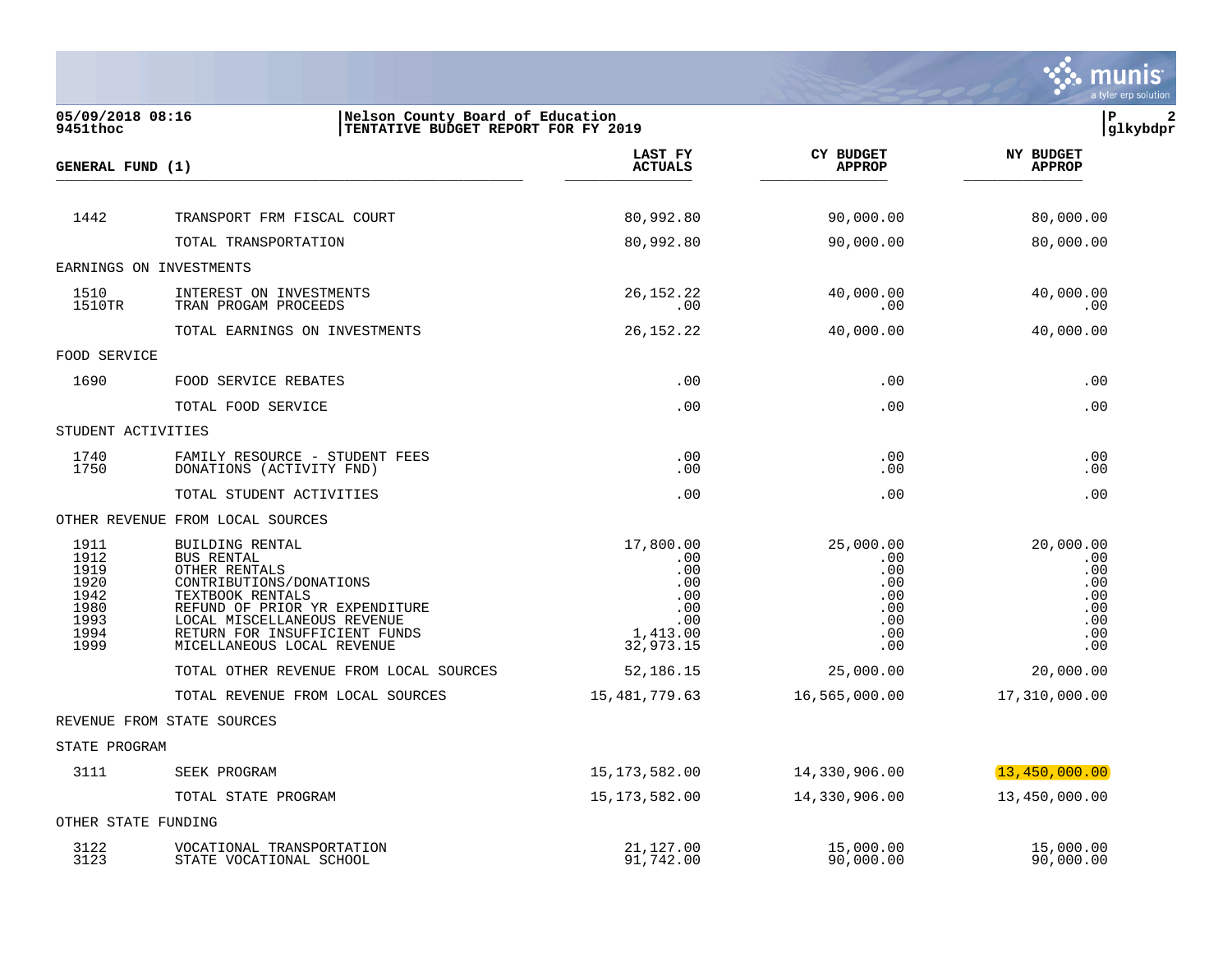

05/09/2018 08:16 **| Nelson County Board of Education**<br>
9451thoc **| P 3**<br>
9451thoc | TENTATIVE BUDGET REPORT FOR FY 2019 **9451thoc |TENTATIVE BUDGET REPORT FOR FY 2019 |glkybdpr LAST FY CY BUDGET NY BUDGET**  $GENERAL$  **FUND** (1) \_\_\_\_\_\_\_\_\_\_\_\_\_\_\_\_\_\_\_\_\_\_\_\_\_\_\_\_\_\_\_\_\_\_\_\_\_\_\_\_\_\_\_\_\_\_\_\_\_\_\_\_\_\_\_ \_\_\_\_\_\_\_\_\_\_\_\_\_\_\_ \_\_\_\_\_\_\_\_\_\_\_\_\_\_\_ \_\_\_\_\_\_\_\_\_\_\_\_\_\_ 3125 BUS DRVR TRAINING REIMB .00 .00 .00 3126 SUB SALARY REIMB (STATE) .00 .00 .00 3126C CKEC SUB SALARY REIMBURSEMENT .00 .00 .00 3127 FLEXIBLE SPENDING REIMBURSEMEN .00 .00 .00 3128 AUDIT REIMBURSEMENT .00 .00 .00 KSB/KSD TRANSP REIMBURSEMENT TOTAL OTHER STATE FUNDING 112,869.00 105,000.00 105,000.00 EXPENDITURE REIMBURSEMENTS 3130 NATL BD CERT REIMB 6,486.00 .00 .00 3131 REIMBURSEMENT 25,212.50 .00 .00 TOTAL EXPENDITURE REIMBURSEMENTS 00 31,698.50 .00 .00 .00 .00 RESTRICTED 3200 RESTRICTED STATE REVENUE .00 .00 .00 TOTAL RESTRICTED .00 .00 .00 REVENUE IN LIEU OF TAXES/STATE 3800 REVENUE IN LIEU OF TAX STATE 44,275.02 45,000.00 45,000.00 TOTAL REVENUE IN LIEU OF TAXES/STATE 44,275.02 45,000.00 45,000.00 REVENUE FOR ON BEHALF PAYMENTS 3900 REVENUE ON BEHALF PAYEMENTS 7,161,526.47 7,300,000.00 7,300,000.00 TOTAL REVENUE FOR ON BEHALF PAYMENTS 7,161,526.47 7,300,000.00 7,300,000 7,300,000.00 TOTAL REVENUE FROM STATE SOURCES 22,523,950.99 21,780,906.00 20,900,000.00 REVENUE FROM FEDERAL SOURCES RESTRICTED THROUGH THE STATE 4500 RESTRICTED FED THRU STATE .00 .00 .00 TOTAL RESTRICTED THROUGH THE STATE .00 .00 .00 THROUGH INTERMEDIATE AGENCIES 4700 FEDERAL REV THRU INTERMED SRC .00 .00 .00 TOTAL THROUGH INTERMEDIATE AGENCIES  $\qquad \qquad .00$  .00 .00 .00 .00 .00 .00

FEDERAL REIMBURSEMENT 4810 MEDICAID REIMBURSEMENT .00 .00 .00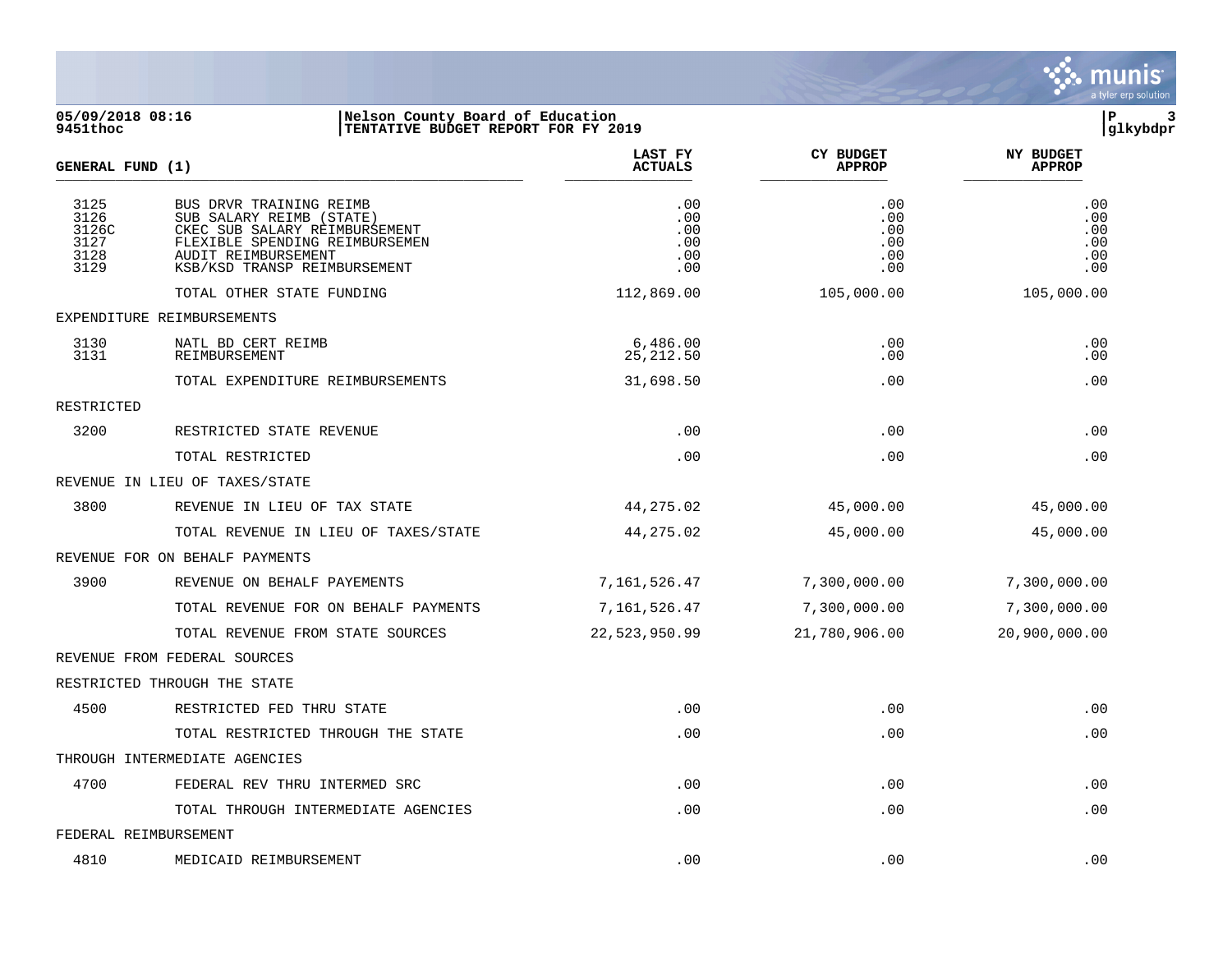|                                              |                                                                                                                                                                   |                                                         |                                        | munis<br>a tyler erp solution          |
|----------------------------------------------|-------------------------------------------------------------------------------------------------------------------------------------------------------------------|---------------------------------------------------------|----------------------------------------|----------------------------------------|
| 05/09/2018 08:16<br>9451thoc                 | Nelson County Board of Education<br>TENTATIVE BUDGET REPORT FOR FY 2019                                                                                           |                                                         |                                        | $\, {\bf P}$<br>glkybdpr               |
| GENERAL FUND (1)                             |                                                                                                                                                                   | LAST FY<br><b>ACTUALS</b>                               | <b>CY BUDGET</b><br><b>APPROP</b>      | <b>NY BUDGET</b><br><b>APPROP</b>      |
|                                              | TOTAL FEDERAL REIMBURSEMENT                                                                                                                                       | .00                                                     | .00                                    | .00                                    |
|                                              | TOTAL REVENUE FROM FEDERAL SOURCES                                                                                                                                | .00                                                     | .00                                    | .00                                    |
| OTHER RECEIPTS                               |                                                                                                                                                                   |                                                         |                                        |                                        |
| INTERFUND TRANSFERS                          |                                                                                                                                                                   |                                                         |                                        |                                        |
| 5210<br>5220                                 | FUND TRANSFER<br>INDIRECT COSTS TRANSFER                                                                                                                          | .00<br>.00                                              | .00<br>140,000.00                      | .00<br>140,000.00                      |
|                                              | TOTAL INTERFUND TRANSFERS                                                                                                                                         | .00                                                     | 140,000.00                             | 140,000.00                             |
|                                              | SALE OR COMP FOR LOSS OF ASSETS                                                                                                                                   |                                                         |                                        |                                        |
| 5311<br>5312<br>5331<br>5332<br>5341<br>5342 | SALE OF LAND & IMPROVEMENTS<br>LOSS COMP - LAND & IMPROVEMNTS<br>SALE OF BUILDINGS<br>LOSS COMP - BUILDINGS<br>SALE OF EQUIPMENT ETC<br>LOSS COMP - EQUIPMENT ETC | .00<br>.00<br>.00<br>5,902.00<br>19,000.00<br>58,549.36 | .00<br>.00<br>.00<br>.00<br>.00<br>.00 | .00<br>.00<br>.00<br>.00<br>.00<br>.00 |
|                                              | TOTAL SALE OR COMP FOR LOSS OF ASSETS                                                                                                                             | 83, 451.36                                              | .00                                    | .00                                    |
|                                              | CAPITAL LEASE PROCEEDS                                                                                                                                            |                                                         |                                        |                                        |
| 5500                                         | CAPITAL LEASE PROCEEDS                                                                                                                                            | .00                                                     | .00                                    | .00                                    |
|                                              | TOTAL CAPITAL LEASE PROCEEDS                                                                                                                                      | .00                                                     | .00                                    | .00                                    |
|                                              | TOTAL OTHER RECEIPTS                                                                                                                                              | 83, 451.36                                              | 140,000.00                             | 140,000.00                             |
|                                              | TOTAL RECEIPTS                                                                                                                                                    | 38,089,181.98                                           | 38,485,906.00                          | 38,350,000.00                          |
|                                              | <b>TOTAL REVENUES</b>                                                                                                                                             | 40, 262, 043.63                                         | 40,935,906.00                          | 40,150,000.00                          |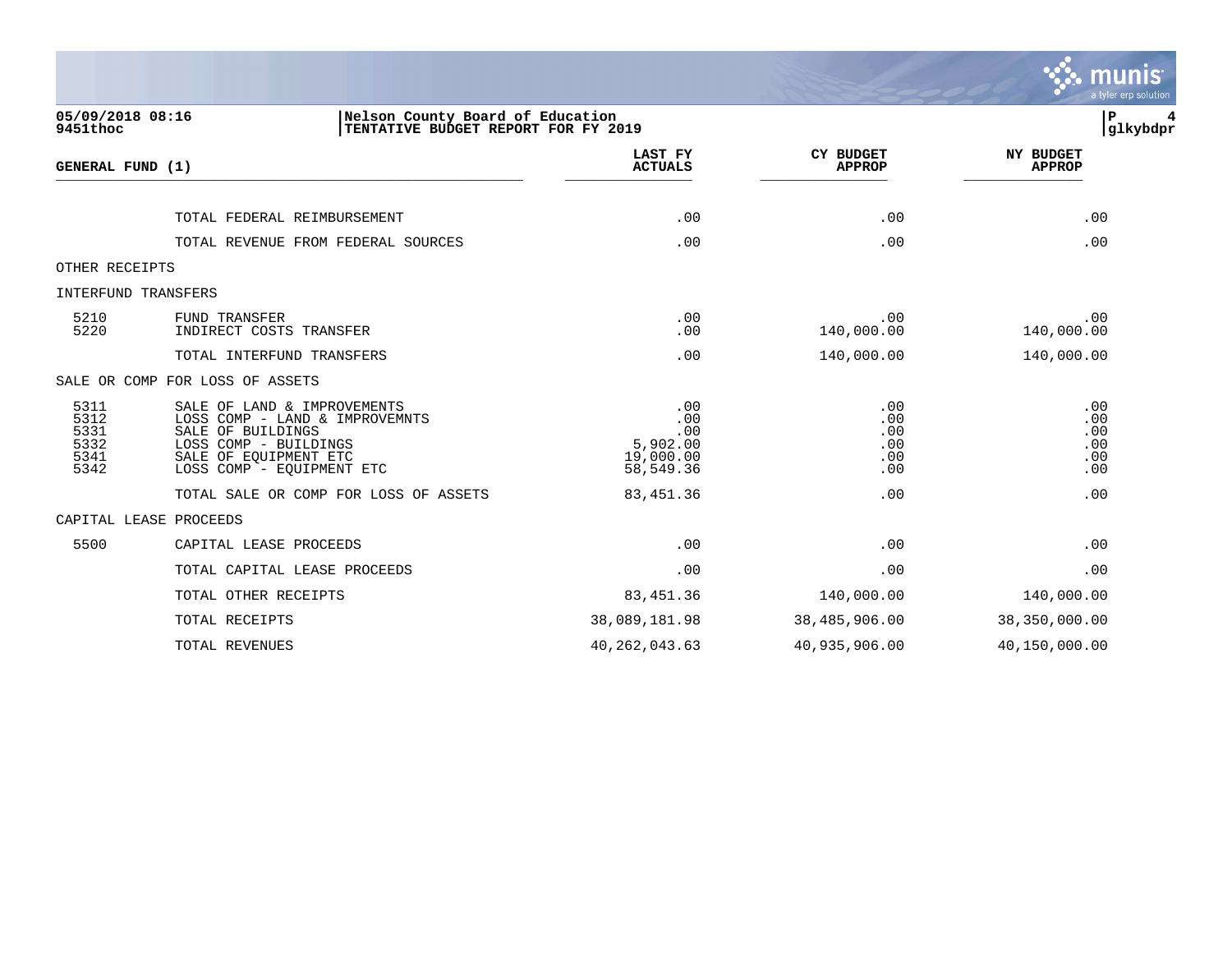

**05/09/2018 08:16 |Nelson County Board of Education |P 5 ITENTATIVE BUDGET REPORT FOR FY 2019 LAST FY CY BUDGET NY BUDGET**  $GENERAL$  **FUND** (1) \_\_\_\_\_\_\_\_\_\_\_\_\_\_\_\_\_\_\_\_\_\_\_\_\_\_\_\_\_\_\_\_\_\_\_\_\_\_\_\_\_\_\_\_\_\_\_\_\_\_\_\_\_\_\_ \_\_\_\_\_\_\_\_\_\_\_\_\_\_\_ \_\_\_\_\_\_\_\_\_\_\_\_\_\_\_ \_\_\_\_\_\_\_\_\_\_\_\_\_\_ EXPENDITURES 1000 INSTRUCTION 0100 SALARIES PERSONNEL SERVICES 14,598,335.79 15,120,097.63 (14,027,395.37)<br>0200 EMPLOYEE BENEFITS 1,136,486.22 1,261,486.22 0200 EMPLOYEE BENEFITS (1,136,486.22 1,136,486.22 1,136,486.22 1,136,486.22 1,136,486.22 1,261,486.22 1,261,486.22 1,261,486.22 1,261,486.22 1,261,486.22 1,261,486.22 1,261,486.22 1,200.00 1,200.00 1,200.00 1,200.00 1,200.  $\begin{array}{cccc} 0.846,917.75 & -0.7426,486.22 & -0.7426,486.22 \ 735,402.68 & 5,119,200.00 & 5,119,200.00 \ 51,070.16 & 55,000.00 & 55,000.00 \end{array}$ 0300 PURCHASED PROF AND TECH SERV 51,070.16 55,000.00 55,000.00 55,000.00 55,000.00 55,000.00 55,000.00 55,000<br>0400 PURCHASED PROPERTY SERVICES 5 680 00 500,200.46 55,688.00 55,688.00 55,688.00 55,688.00 55,688.00 55,688 0400 PURCHASED PROPERTY SERVICES 191,780.00 164,697.00 130,747.00 0500 OTHER PURCHASED SERVICES<br>
0600 SUPPLIES<br>
0700 PROPERTY<br>
0700 PROPERTY 343,659.64 280,581.00<br>
0800 DEBT SERVICE AND MISCELLANEOUS<br>
0800 DEBT SERVICE AND MISCELLANEOUS<br>
0800 DEBT SERVICE AND MISCELLANEOUS<br>
0800 DEBT SER 0600 SUPPLIES 343,659.64 280,581.00 280,581.00 0700 PROPERTY 30,215.00 30,215.00 0700 PROPERTY 126,643.36 30,215.00 30,215.00 30,215.00 30,215.00 30,215.00 30,215.00 30,215.00 30,215.00 30,215<br>0800 DEBT SERVICE AND MISCELLANEOUS 48,667.68 48,667.68 10,000.00 10,000.00 10,000.00 TOTAL 1000 INSTRUCTION 21,022,677.52 21,971,964.85 20,970,312.59 2100 STUDENT SUPPORT SERVICES 0100 SALARIES PERSONNEL SERVICES 1,097,900.43 1,330,081.01 1,230,083.27 0200 EMPLOYEE BENEFITS CONSULTER AND CONSULTER THE SERVICE OF SUBSEXUAL SERVICE OF SUBSEXUAL SERVICE OF SUBSEXU<br>0280 ON-BEHALF 374,647.27 367,200.00 367,200.00 037,900.43 <br>
05,082.39 <br>
05,082.39 <br>
065,082.37 <br>
02,377.51 <br>
02,377.51 <br>
067,200.00 <br>
05,850.00 <br>
15,850.00 <br>
15,850.00 0300 PURCHASED PROF AND TECH SERV  $21,787.10$   $15,850.00$   $15,850.00$   $15,850.00$   $15,850.00$   $15,850.00$   $1,000.00$   $1,000.00$   $1,000.00$   $1,000.00$   $1,000.00$  0400 PURCHASED PROPERTY SERVICES .00 .00 .00 0500 OTHER PURCHASED SERVICES 4,952.28 1,000.00 1,000.00 0600 PURCHASED PROPERTY SERVICES<br>
0600 OTHER PURCHASED SERVICES<br>
0600 OTHER PURCHASED SERVICES<br>
0600 OTHER PURCHASED SERVICES<br>
46,807.96 1,000.00<br>
0600 OTHER PURCHASED SERVICES<br>
46,807.96 48,650.00<br>
00 00 0700 PROPERTY .00 .00 .00 0800 DEBT SERVICE AND MISCELLANEOUS .00 .00 .00 TOTAL 2100 STUDENT SUPPORT SERVICES 1,611,177.43 1,865,158.52 1,765,160.78 2200 INSTRUCTIONAL STAFF SUPP SERV 0100 SALARIES PERSONNEL SERVICES 1,136,805.24 1,347,539.32 1,347,539.32 0200 EMPLOYEE BENEFITS 54,232.59 102,634.08 102,634.08  $\begin{array}{ccccccc} 54,232.59 & & & 1/34',08 & & & & 102,634.08 \ 77,344.43 & & & & & 357,000.00 & & & & & 357,000.00 \ 593.40 & & & & & & 593.40 & & & & & 357,000.00 \end{array}$  0300 PURCHASED PROF AND TECH SERV 593.40 6,000.00 6,000.00 0400 PURCHASED PROPERTY SERVICES .00 .00 .00 0500 OTHER PURCHASED SERVICES 661.50 5,861.50 5,861.50 5,861.50 0600 SUPPLIES 21,946.53 23,750.00 23,750.00 0700 PROPERTY 39,285.57 .00 .00 0800 DEBT SERVICE AND MISCELLANEOUS .00 .00 .00 TOTAL 2200 INSTRUCTIONAL STAFF SUPP SERV 1,636,069.26 1,856,923.40 1,856,923.40 2300 DISTRICT ADMIN SUPPORT 0100 SALARIES PERSONNEL SERVICES (280,502.92 232,976.83 287,976.83 287,976.83 287,976.83 287,976.83 287,976.83<br>231,507.13 241,921.15 0200 EMPLOYEE BENEFITS 131,932.17 231,507.13 241,921.15  $\begin{array}{ccccccc} 131,932.17 & & & & & & & & 231,507.13 & & & & & & 241,921.15 \\ 80,863.84 & & & & & 81,600.00 & & & & 81,600.00 \\ 478,864.63 & & & & 531,402.40 & & & 531,402.40 \\ 28,768.90 & & & & 36,000.00 & & & 36,000.00 \\ 99,435.89 & & & & & 93,000.00 & & & 93,000.00 \end{array}$ 0300 PURCHASED PROF AND TECH SERV 400 (1999) 478,864.63 531,402.40 531,402.40 531,402.40 531,402.40 531,402.40<br>0400 PURCHASED PROPERTY SERVICES 6.000.00 56.000.00 56.000.00 56.000.00 56.000.00

 0400 PURCHASED PROPERTY SERVICES 28,768.90 36,000.00 36,000.00 0500 OTHER PURCHASED SERVICES 99,435.89 93,000.00 93,000.00

43,300.00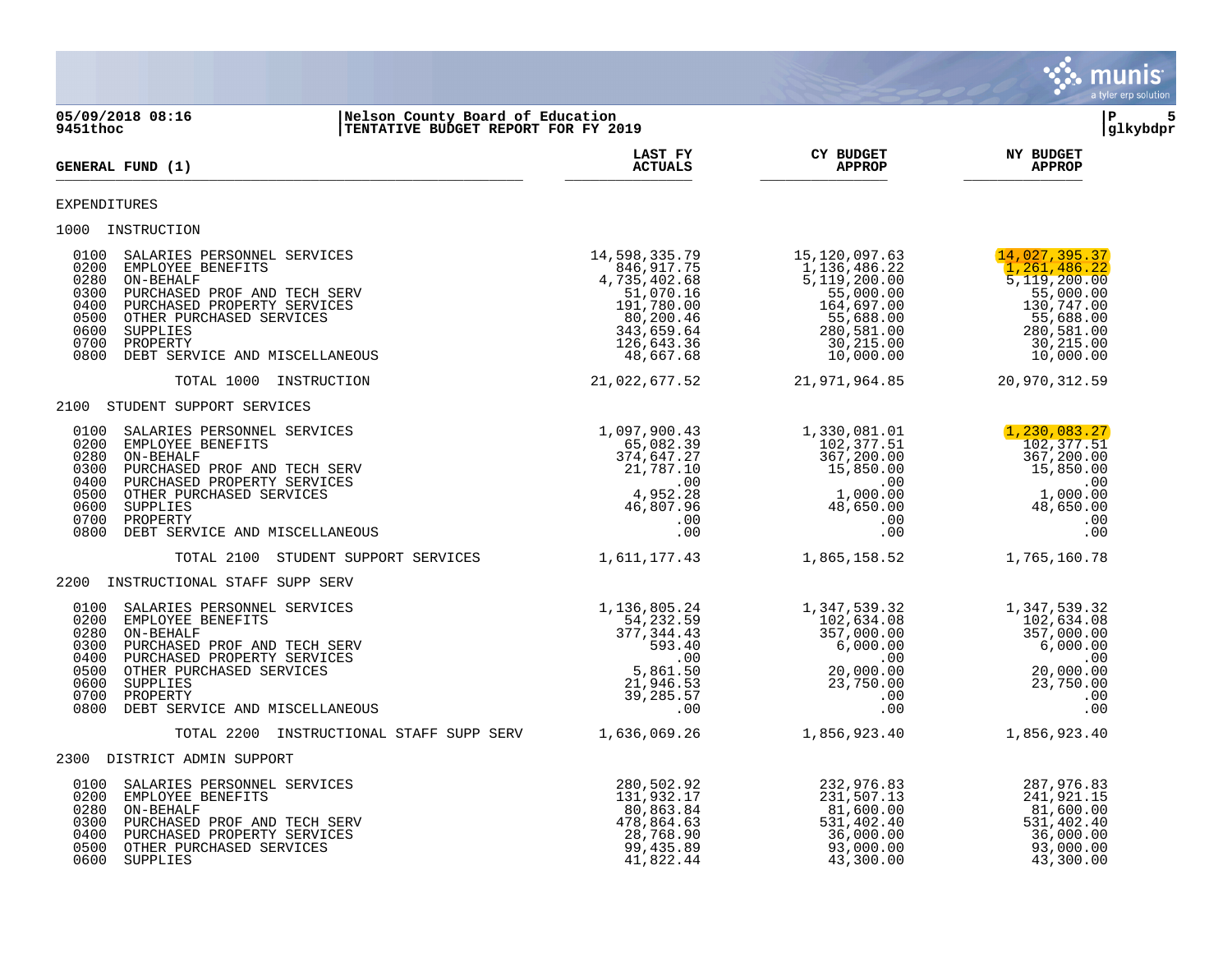

| 05/09/2018 08:16<br>Nelson County Board of Education<br>TENTATIVE BUDGET REPORT FOR FY 2019<br>9451thoc                                                                                                                                                                                                                                                   |                              |                                                          | ∣P<br>6<br>glkybdpr                                                                                                        |
|-----------------------------------------------------------------------------------------------------------------------------------------------------------------------------------------------------------------------------------------------------------------------------------------------------------------------------------------------------------|------------------------------|----------------------------------------------------------|----------------------------------------------------------------------------------------------------------------------------|
| <b>GENERAL FUND (1)</b>                                                                                                                                                                                                                                                                                                                                   |                              | LAST FY CY BUDGET NY BUDGET ACTUALS APPROP APPROP APPROP |                                                                                                                            |
| 0700 PROPERTY<br>0800 DEBT SERVICE AND MISCELLANEOUS<br>0840 CONTINGENCY                                                                                                                                                                                                                                                                                  | 39,227.96<br>1,432.79<br>.00 | 1,000.00<br>5,000.00<br>.00                              | 1,000.00<br>5,000.00<br>.00                                                                                                |
| TOTAL 2300 DISTRICT ADMIN SUPPORT 1,182,851.54 1,255,786.36 1,321,200.38                                                                                                                                                                                                                                                                                  |                              |                                                          |                                                                                                                            |
| 2400 SCHOOL ADMIN SUPPORT                                                                                                                                                                                                                                                                                                                                 |                              |                                                          |                                                                                                                            |
| 100 SALATES DERINIT CONTROLLANEOUS AND MISCELLANEOUS (100 SALATES 200 EMPLOYEE BENSONNEL SERVICES 200 EMPLOYEE BENSONNEL SERVICES 219,673.33 219,673.33 219,673.33 219,673.33 219,673.33 219,673.33 219,673.33 219,673.33 219,                                                                                                                            |                              |                                                          |                                                                                                                            |
| TOTAL 2400 SCHOOL ADMIN SUPPORT 2,911,708.35 3,066,150.97                                                                                                                                                                                                                                                                                                 |                              |                                                          | 3,035,507.97                                                                                                               |
| 2500 BUSINESS SUPPORT SERVICES                                                                                                                                                                                                                                                                                                                            |                              |                                                          |                                                                                                                            |
| $\begin{array}{cccccc} 0100 & \texttt{SALARIES } \texttt{BERSONNEL} & \texttt{SERVICES} & & & & & & & 1,099,936.55 & & & & 936,936.55 \\ 0200 & \texttt{EMPLOYEE } \texttt{BENEFITS} & & & & & & 1,099,936.55 & & & & 936,936.55 \\ 0200 & \texttt{URCHASEP} & \texttt{BENEFITS} & & & & & & 1,30,327.73 & & & 83,110.98 & & & 83,110.98 & & & 83,110.98$ |                              |                                                          |                                                                                                                            |
| TOTAL 2500 BUSINESS SUPPORT SERVICES 1,471,648.20 1,750,862.74                                                                                                                                                                                                                                                                                            |                              |                                                          | 1,880,352.87                                                                                                               |
| 2600 PLANT OPERATIONS & MAINTENANCE                                                                                                                                                                                                                                                                                                                       |                              |                                                          |                                                                                                                            |
| 0100 SALARIES PERSONNEL SERVICES<br>0280 ON-BEHALF PERSONNEL SERVICES<br>0280 ON-BEHALF PERSONNEL SERVICES<br>0300 PURCHASED PROF AND TECH SERV<br>0300 PURCHASED PROF AND TECH SERV<br>0400 OTHER PURCHASED SERVICES<br>0600 OTHER PURCHA                                                                                                                |                              |                                                          | 769,713.63<br>79,992.89<br>270,300.00<br>142,850.00<br>1,096,500.00<br>226,500.00<br>1,222,864.00<br>35,000.00<br>5,000.00 |
| TOTAL 2600 PLANT OPERATIONS & MAINTENANCE 4, 127, 191.11 3, 846, 020.52                                                                                                                                                                                                                                                                                   |                              |                                                          | 3,848,720.52                                                                                                               |
| 2700 STUDENT TRANSPORTATION                                                                                                                                                                                                                                                                                                                               |                              |                                                          |                                                                                                                            |

| 4700 DIODENI IRANDE ORIAIION                                  |                            |                            |                                 |
|---------------------------------------------------------------|----------------------------|----------------------------|---------------------------------|
| 0100 SALARIES PERSONNEL SERVICES<br>0200<br>EMPLOYEE BENEFITS | ⊥,207,155.30<br>391,635.99 | 1,260,273.30<br>103,593.19 | (1, 210, 273, 30)<br>103,593.19 |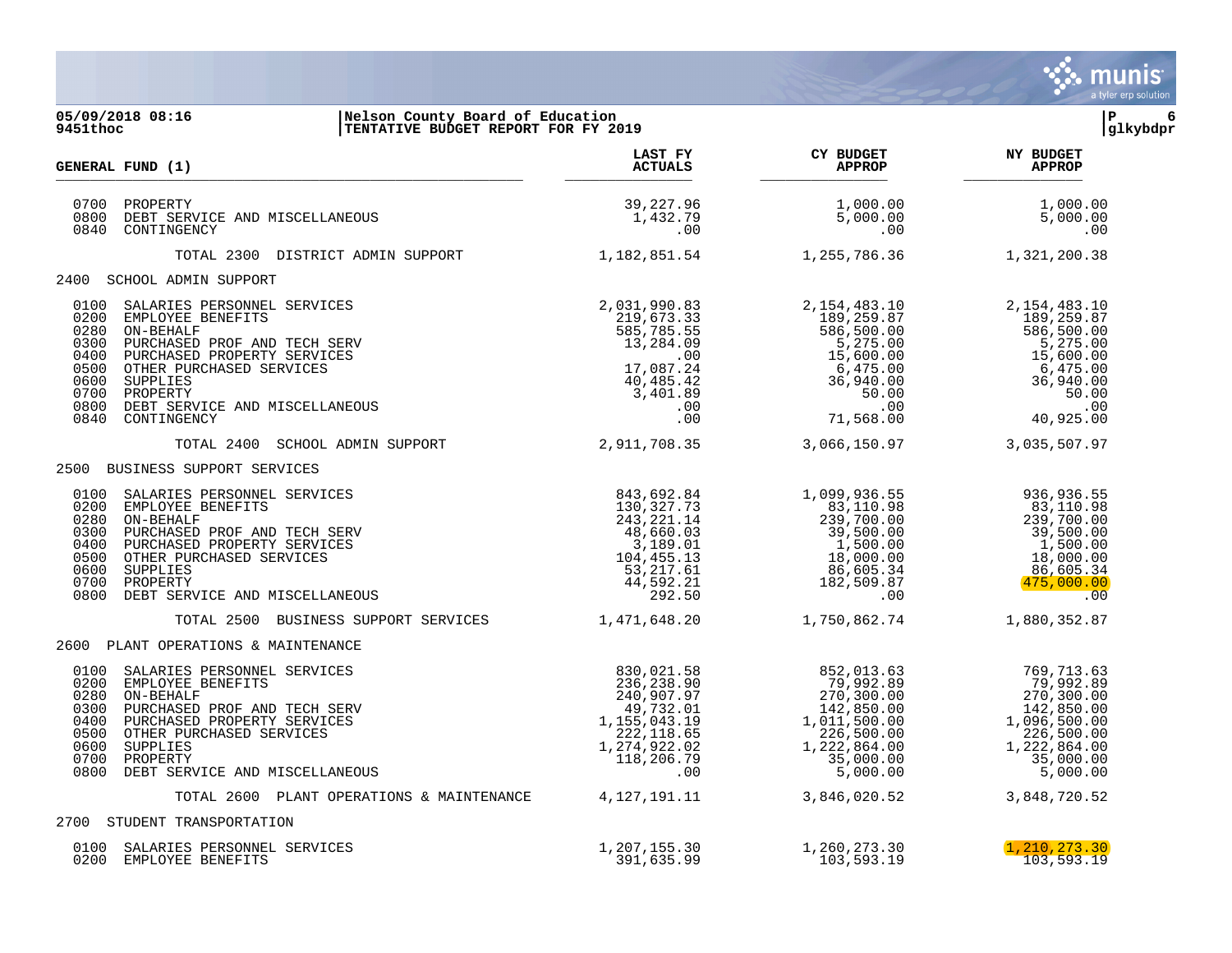

#### **05/09/2018 08:16 |Nelson County Board of Education |P 7 9451thoc |TENTATIVE BUDGET REPORT FOR FY 2019 |glkybdpr**

| GENERAL FUND (1)                                                                                                                                                                                                       | LAST FY<br><b>ACTUALS</b>                                                                  | <b>CY BUDGET</b><br><b>APPROP</b>                                                        | <b>NY BUDGET</b><br><b>APPROP</b>                                                        |
|------------------------------------------------------------------------------------------------------------------------------------------------------------------------------------------------------------------------|--------------------------------------------------------------------------------------------|------------------------------------------------------------------------------------------|------------------------------------------------------------------------------------------|
| 0280<br>ON-BEHALF<br>0300<br>PURCHASED PROF AND TECH SERV<br>0400<br>PURCHASED PROPERTY SERVICES<br>0500<br>OTHER PURCHASED SERVICES<br>0600<br>SUPPLIES<br>0700<br>PROPERTY<br>0800<br>DEBT SERVICE AND MISCELLANEOUS | 439,737.78<br>12,037.48<br>20,240.56<br>81,141.58<br>500,492.81<br>560, 277.55<br>1,749.00 | 418,200.00<br>3,500.00<br>16,000.00<br>75,500.00<br>598,500.00<br>565,000.00<br>1,500.00 | 418,200.00<br>3,500.00<br>16,000.00<br>75,500.00<br>598,500.00<br>615,000.00<br>1,500.00 |
| TOTAL 2700 STUDENT TRANSPORTATION                                                                                                                                                                                      | 3, 214, 468.05                                                                             | 3,042,066.49                                                                             | 3,042,066.49                                                                             |
| 3100<br>FOOD SERVICE OPERATION                                                                                                                                                                                         |                                                                                            |                                                                                          |                                                                                          |
| 0100<br>SALARIES PERSONNEL SERVICES<br>0300<br>PURCHASED PROF AND TECH SERV<br>0400<br>PURCHASED PROPERTY SERVICES<br>0500<br>OTHER PURCHASED SERVICES<br>0600<br>SUPPLIES<br>0700<br>PROPERTY                         | .00<br>.00<br>.00<br>.00<br>.00<br>.00                                                     | .00<br>.00<br>.00<br>.00<br>.00<br>.00                                                   | .00<br>.00<br>.00<br>.00<br>.00<br>.00                                                   |
| TOTAL 3100<br>FOOD SERVICE OPERATION                                                                                                                                                                                   | .00                                                                                        | .00                                                                                      | .00                                                                                      |
| 3300<br>COMMUNITY SERVICES                                                                                                                                                                                             |                                                                                            |                                                                                          |                                                                                          |
| SALARIES PERSONNEL SERVICES<br>0100<br>0200<br>EMPLOYEE BENEFITS<br>0500<br>OTHER PURCHASED SERVICES<br>0600<br>SUPPLIES                                                                                               | .00<br>.00<br>.00<br>.00                                                                   | .00<br>.00<br>.00<br>.00                                                                 | .00<br>.00<br>.00<br>.00                                                                 |
| TOTAL 3300<br>COMMUNITY SERVICES                                                                                                                                                                                       | .00                                                                                        | .00                                                                                      | .00                                                                                      |
| 5100<br>DEBT SERVICE                                                                                                                                                                                                   |                                                                                            |                                                                                          |                                                                                          |
| 0800<br>DEBT SERVICE AND MISCELLANEOUS                                                                                                                                                                                 | 179,830.00                                                                                 | 317,000.00                                                                               | 329,755.00                                                                               |
| TOTAL 5100 DEBT SERVICE                                                                                                                                                                                                | 179,830.00                                                                                 | 317,000.00                                                                               | 329,755.00                                                                               |
| 5200<br><b>FUND TRANSFERS</b>                                                                                                                                                                                          |                                                                                            |                                                                                          |                                                                                          |
| 0900<br>OTHER ITEMS                                                                                                                                                                                                    | 389,781.53                                                                                 | 100,000.00                                                                               | 100,000.00                                                                               |
| TOTAL 5200<br>FUND TRANSFERS                                                                                                                                                                                           | 389,781.53                                                                                 | 100,000.00                                                                               | 100,000.00                                                                               |
| 5300<br>CONTINGENCY                                                                                                                                                                                                    |                                                                                            |                                                                                          |                                                                                          |
| 0840<br>CONTINGENCY                                                                                                                                                                                                    | .00                                                                                        | 2,400,000.00                                                                             | (2,000,000.00)                                                                           |
| TOTAL 5300<br>CONTINGENCY                                                                                                                                                                                              | .00                                                                                        | 2,400,000.00                                                                             | 2,000,000.00                                                                             |
| TOTAL EXPENDITURES                                                                                                                                                                                                     | 37,747,402.99                                                                              | 41, 471, 933.85                                                                          | 40,150,000.00                                                                            |
| TOTAL FOR GENERAL FUND (1)                                                                                                                                                                                             | 2,514,640.64                                                                               | $-536,027.85$                                                                            | .00                                                                                      |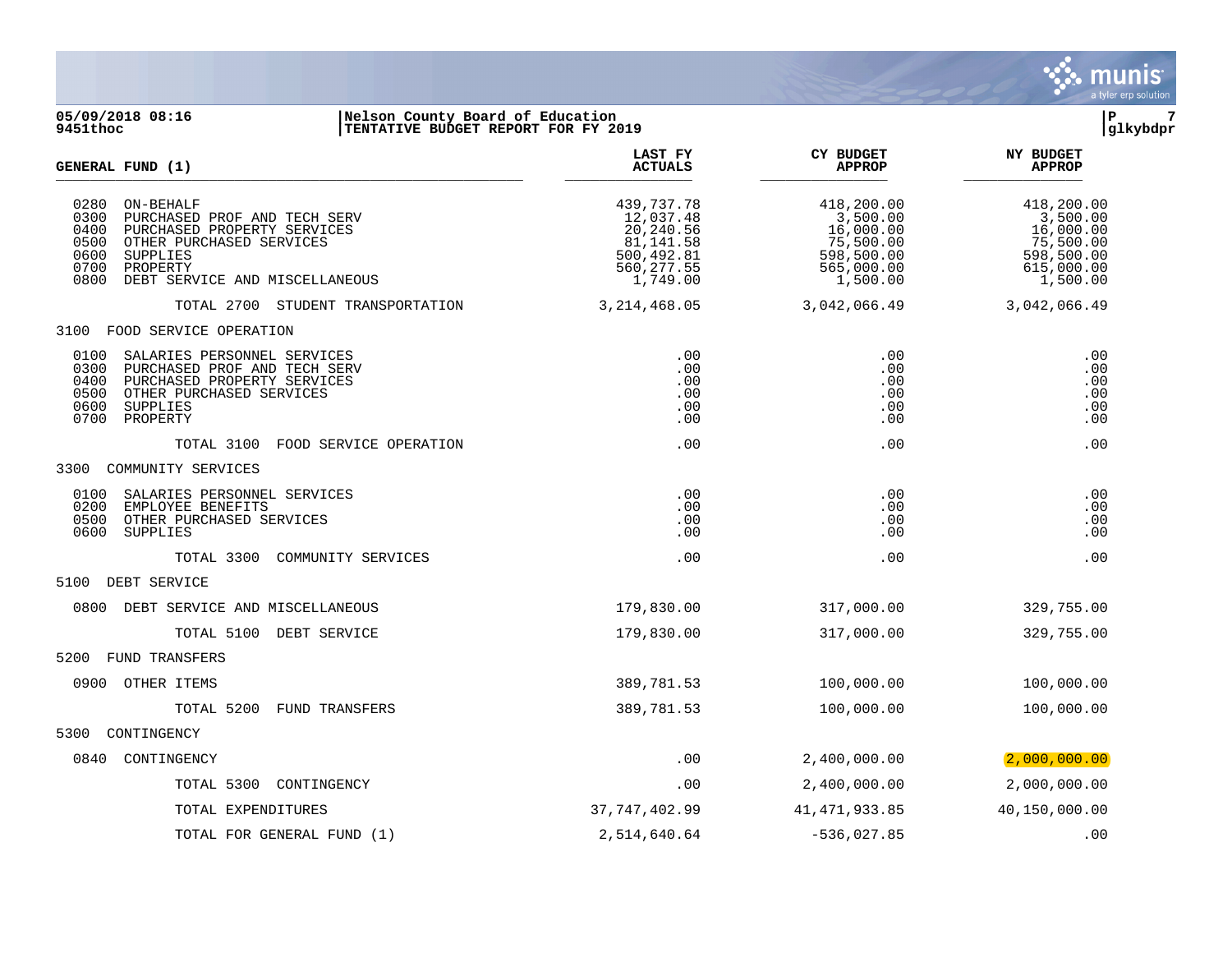|                              |                                                                                         |                                                                         |                            | munis<br>a tyler erp solution     |
|------------------------------|-----------------------------------------------------------------------------------------|-------------------------------------------------------------------------|----------------------------|-----------------------------------|
| 05/09/2018 08:16<br>9451thoc |                                                                                         | Nelson County Board of Education<br>TENTATIVE BUDGET REPORT FOR FY 2019 |                            | 8<br>Р<br>glkybdpr                |
| SPECIAL REVENUE (2)          |                                                                                         | LAST FY<br><b>ACTUALS</b>                                               | CY BUDGET<br><b>APPROP</b> | <b>NY BUDGET</b><br><b>APPROP</b> |
| <b>REVENUES</b>              |                                                                                         |                                                                         |                            |                                   |
|                              | 0999 BEGINNING BALANCE                                                                  |                                                                         |                            |                                   |
|                              | TOTAL 0999 BEGINNING BALANCE                                                            | .00                                                                     | .00                        | .00                               |
| RECEIPTS                     |                                                                                         |                                                                         |                            |                                   |
|                              | REVENUE FROM LOCAL SOURCES                                                              |                                                                         |                            |                                   |
| TUITION                      |                                                                                         |                                                                         |                            |                                   |
| 1310                         | TUITION FROM INDIVIDUALS                                                                | 104,220.10                                                              | .00                        | .00                               |
|                              | TOTAL TUITION                                                                           | 104,220.10                                                              | .00                        | .00                               |
|                              | EARNINGS ON INVESTMENTS                                                                 |                                                                         |                            |                                   |
| 1510                         | INTEREST ON INVESTMENTS                                                                 | .00                                                                     | .00                        | .00                               |
|                              | TOTAL EARNINGS ON INVESTMENTS                                                           | .00                                                                     | .00                        | .00                               |
| STUDENT ACTIVITIES           |                                                                                         |                                                                         |                            |                                   |
| 1740                         | STUDENT FEES                                                                            | .00                                                                     | .00                        | .00                               |
|                              | TOTAL STUDENT ACTIVITIES                                                                | .00                                                                     | .00                        | .00                               |
|                              | OTHER REVENUE FROM LOCAL SOURCES                                                        |                                                                         |                            |                                   |
| 1920<br>1980<br>1999         | CONTRIBUTIONS/DONATIONS<br>REFUND OF PRIOR YR EXPENDITURE<br>MICELLANEOUS LOCAL REVENUE | 32,866.05<br>.00<br>133,893.06                                          | .00<br>.00<br>20,000.00    | .00<br>.00<br>20,000.00           |
|                              | TOTAL OTHER REVENUE FROM LOCAL SOURCES                                                  | 166,759.11                                                              | 20,000.00                  | 20,000.00                         |
|                              | TOTAL REVENUE FROM LOCAL SOURCES                                                        | 270,979.21                                                              | 20,000.00                  | 20,000.00                         |
|                              | UNDEFINED REV SOURCE                                                                    |                                                                         |                            |                                   |
| UNDEFINED REV TYPE           |                                                                                         |                                                                         |                            |                                   |
| 2200                         | RESTRICTED REV - INTERMED SRC                                                           | .00                                                                     | .00                        | .00                               |
|                              | TOTAL UNDEFINED REV TYPE                                                                | .00                                                                     | .00                        | .00                               |
|                              | TOTAL UNDEFINED REV SOURCE                                                              | .00                                                                     | .00                        | .00                               |
|                              | REVENUE FROM STATE SOURCES                                                              |                                                                         |                            |                                   |
| RESTRICTED                   |                                                                                         |                                                                         |                            |                                   |
| 3200                         | RESTRICTED STATE REVENUE                                                                | 1,864,330.68                                                            | 1,496,952.86               | 1,403,953.86                      |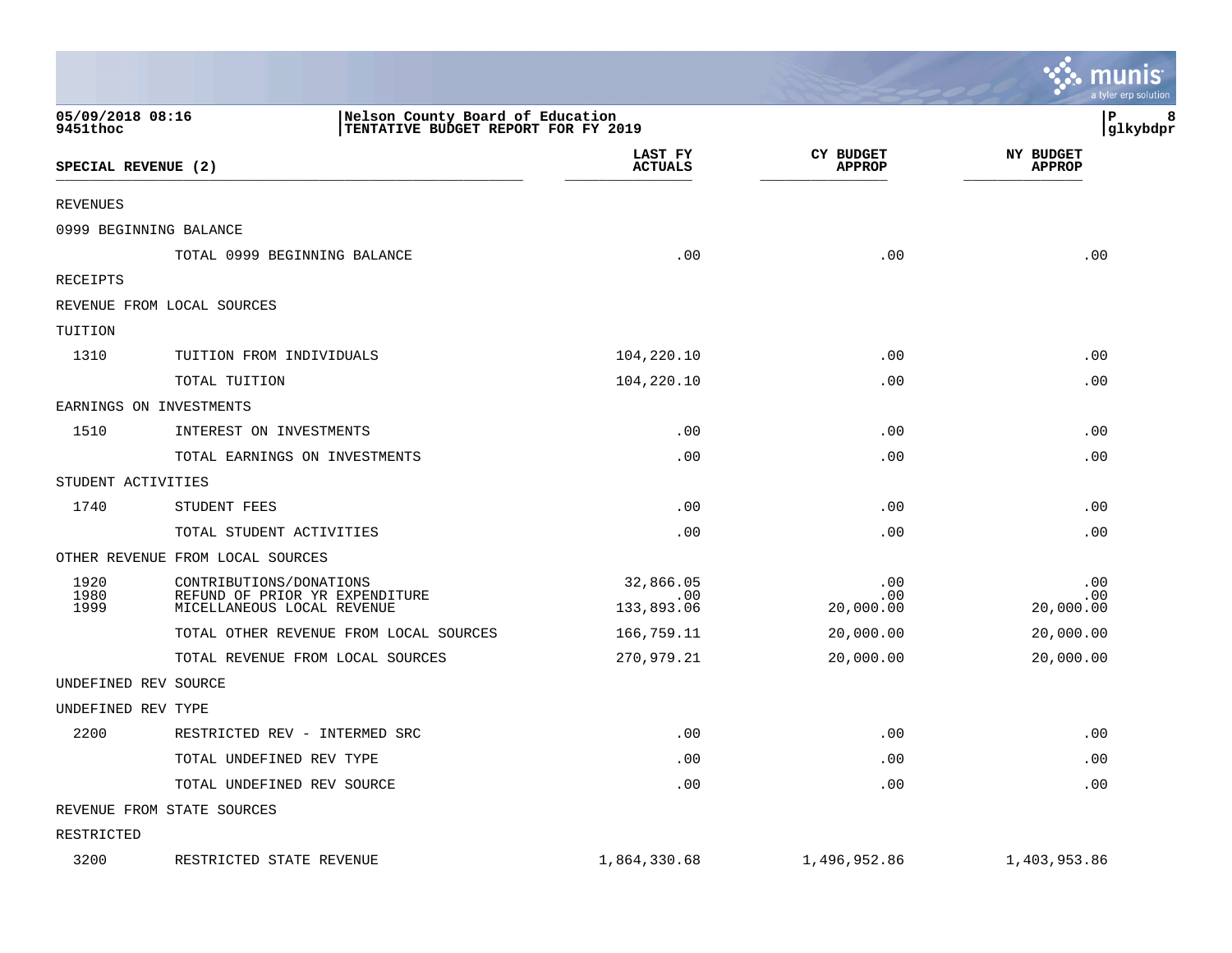

| 05/09/2018 08:16<br>9451thoc | Nelson County Board of Education<br>TENTATIVE BUDGET REPORT FOR FY 2019                          |                                 |                                   | P<br> glkybdpr                    |
|------------------------------|--------------------------------------------------------------------------------------------------|---------------------------------|-----------------------------------|-----------------------------------|
|                              | SPECIAL REVENUE (2)                                                                              | LAST FY<br><b>ACTUALS</b>       | <b>CY BUDGET</b><br><b>APPROP</b> | <b>NY BUDGET</b><br><b>APPROP</b> |
|                              | TOTAL RESTRICTED                                                                                 | 1,864,330.68                    | 1,496,952.86                      | 1,403,953.86                      |
|                              | REVENUE FOR ON BEHALF PAYMENTS                                                                   |                                 |                                   |                                   |
| 3900                         | REVENUE ON BEHALF PAYEMENTS                                                                      | .00                             | .00                               | .00                               |
|                              | TOTAL REVENUE FOR ON BEHALF PAYMENTS                                                             | .00                             | .00                               | .00                               |
|                              | TOTAL REVENUE FROM STATE SOURCES                                                                 | 1,864,330.68                    | 1,496,952.86                      | 1,403,953.86                      |
|                              | REVENUE FROM FEDERAL SOURCES                                                                     |                                 |                                   |                                   |
| RESTRICTED DIRECT            |                                                                                                  |                                 |                                   |                                   |
| 4300                         | RESTRICTED DIRECT FEDERAL                                                                        | .00                             | .00                               | .00                               |
|                              | TOTAL RESTRICTED DIRECT                                                                          | .00                             | .00                               | .00                               |
|                              | RESTRICTED THROUGH THE STATE                                                                     |                                 |                                   |                                   |
| 4500                         | RESTRICTED FED THRU STATE                                                                        | 1,943,862.50                    | 1,990,059.74                      | 1,917,410.17                      |
|                              | TOTAL RESTRICTED THROUGH THE STATE                                                               | 1,943,862.50                    | 1,990,059.74                      | 1,917,410.17                      |
|                              | THROUGH INTERMEDIATE AGENCIES                                                                    |                                 |                                   |                                   |
| 4700                         | FEDERAL REV THRU INTERMED SRC                                                                    | .00                             | .00                               | .00                               |
|                              | TOTAL THROUGH INTERMEDIATE AGENCIES                                                              | .00                             | .00                               | .00                               |
|                              | FEDERAL REIMBURSEMENT                                                                            |                                 |                                   |                                   |
| 4810                         | MEDICAID REIMBURSEMENT                                                                           | 320,873.03                      | .00                               | .00                               |
|                              | TOTAL FEDERAL REIMBURSEMENT                                                                      | 320,873.03                      | .00                               | .00                               |
|                              | TOTAL REVENUE FROM FEDERAL SOURCES                                                               | 2, 264, 735.53                  | 1,990,059.74                      | 1,917,410.17                      |
| OTHER RECEIPTS               |                                                                                                  |                                 |                                   |                                   |
|                              | INTERFUND TRANSFERS                                                                              |                                 |                                   |                                   |
| 5210<br>5220<br>5231<br>5241 | FUND TRANSFER<br>INDIRECT COSTS TRANSFER<br>TRANSFER FROM TEACHER QUALITY<br>TRANSFER TO TITLE I | 389,781.53<br>.00<br>.00<br>.00 | 192,013.00<br>.00<br>.00<br>.00   | 100,000.00<br>.00<br>.00<br>.00   |
|                              | TOTAL INTERFUND TRANSFERS                                                                        | 389,781.53                      | 192,013.00                        | 100,000.00                        |
|                              | TOTAL OTHER RECEIPTS                                                                             | 389,781.53                      | 192,013.00                        | 100,000.00                        |
|                              | TOTAL RECEIPTS                                                                                   | 4,789,826.95                    | 3,699,025.60                      | 3, 441, 364.03                    |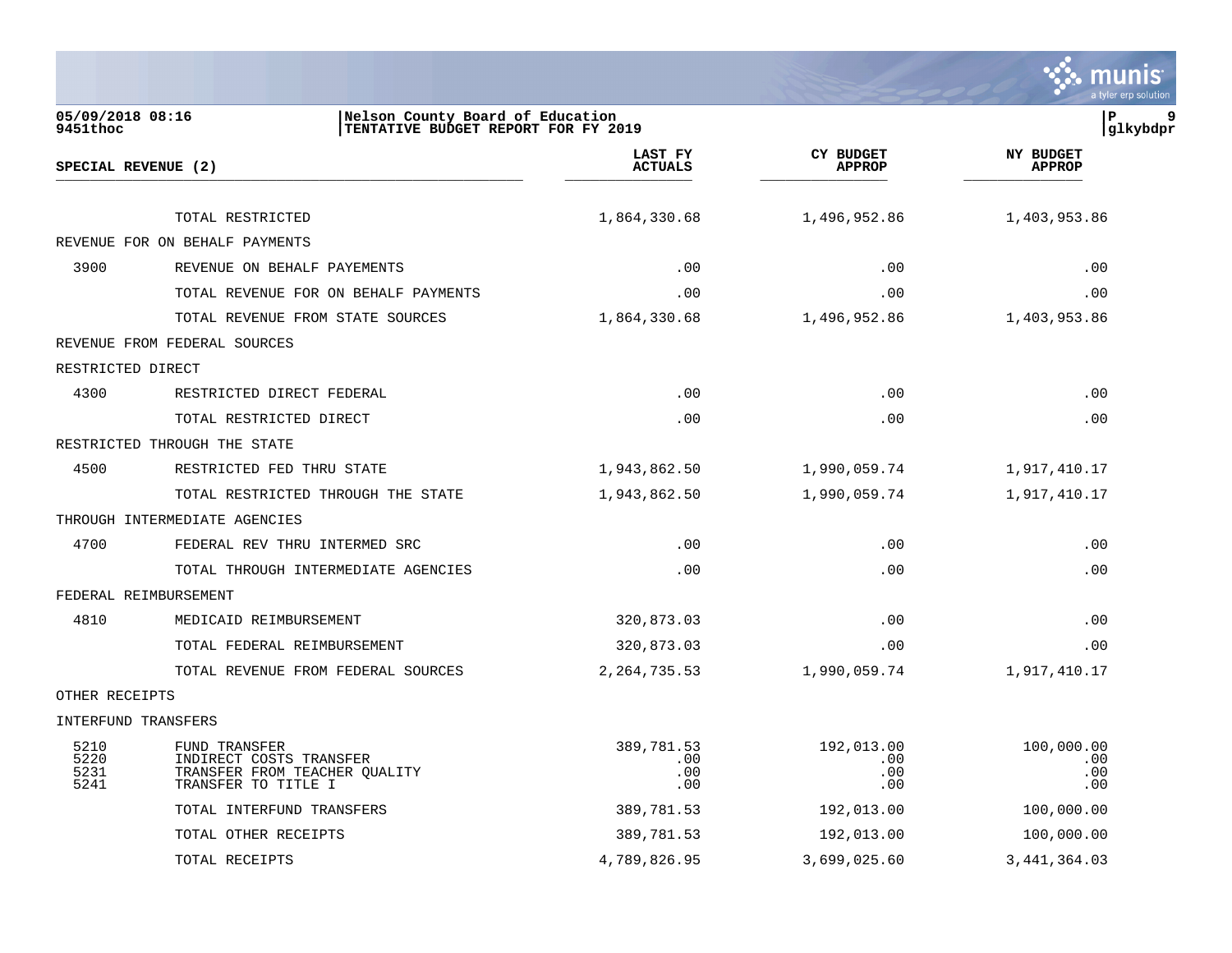|                     |                                     |                  | munis:<br>a tyler erp solution |
|---------------------|-------------------------------------|------------------|--------------------------------|
| 05/09/2018 08:16    | Nelson County Board of Education    |                  | 10                             |
| 9451thoc            | TENTATIVE BUDGET REPORT FOR FY 2019 |                  | glkybdpr                       |
| SPECIAL REVENUE (2) | LAST FY                             | <b>CY BUDGET</b> | NY BUDGET                      |
|                     | <b>ACTUALS</b>                      | <b>APPROP</b>    | APPROP                         |
| TOTAL REVENUES      | 4,789,826.95                        | 3,699,025.60     | 3,441,364.03                   |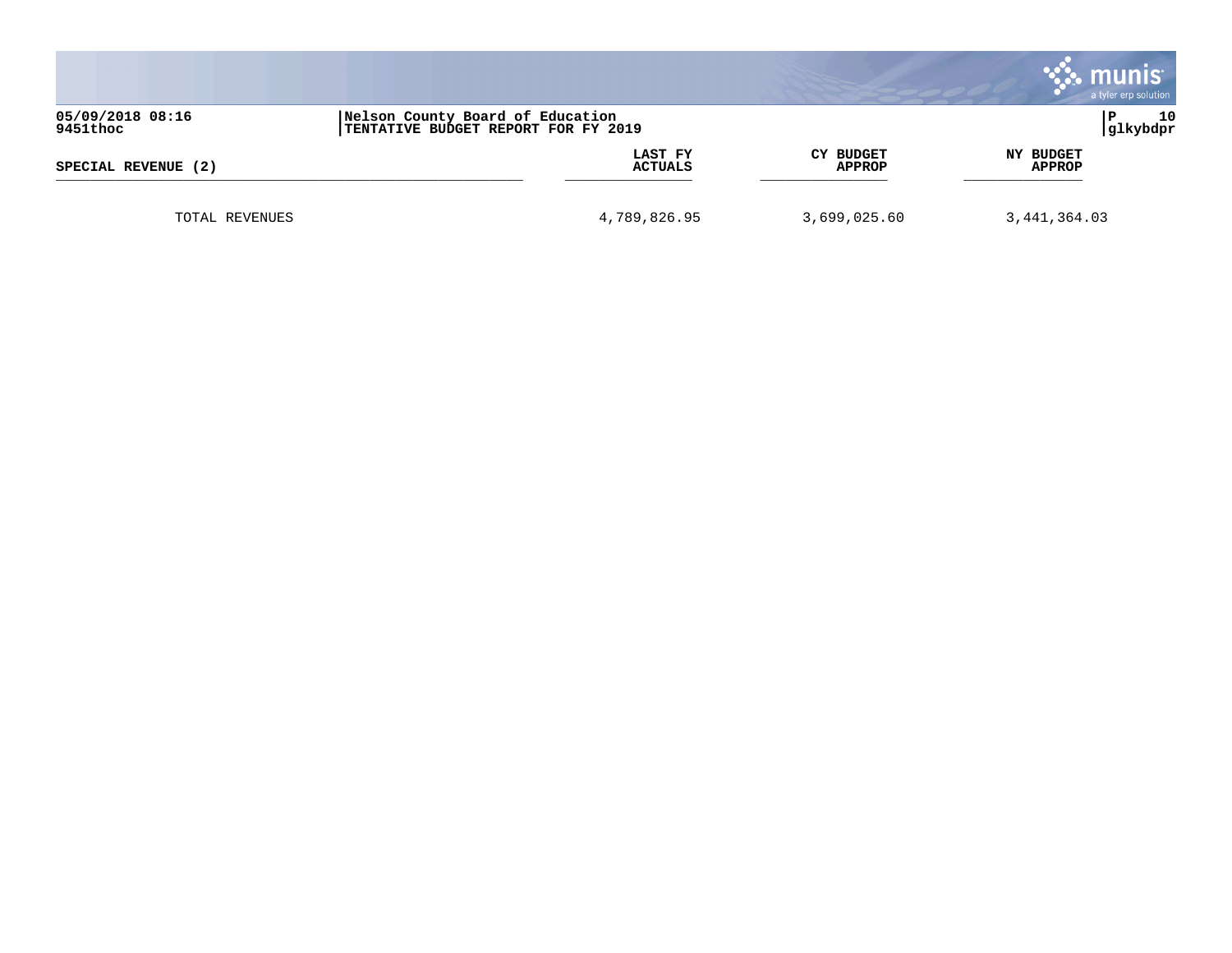

2300 DISTRICT ADMIN SUPPORT

. munis a tyler erp solutior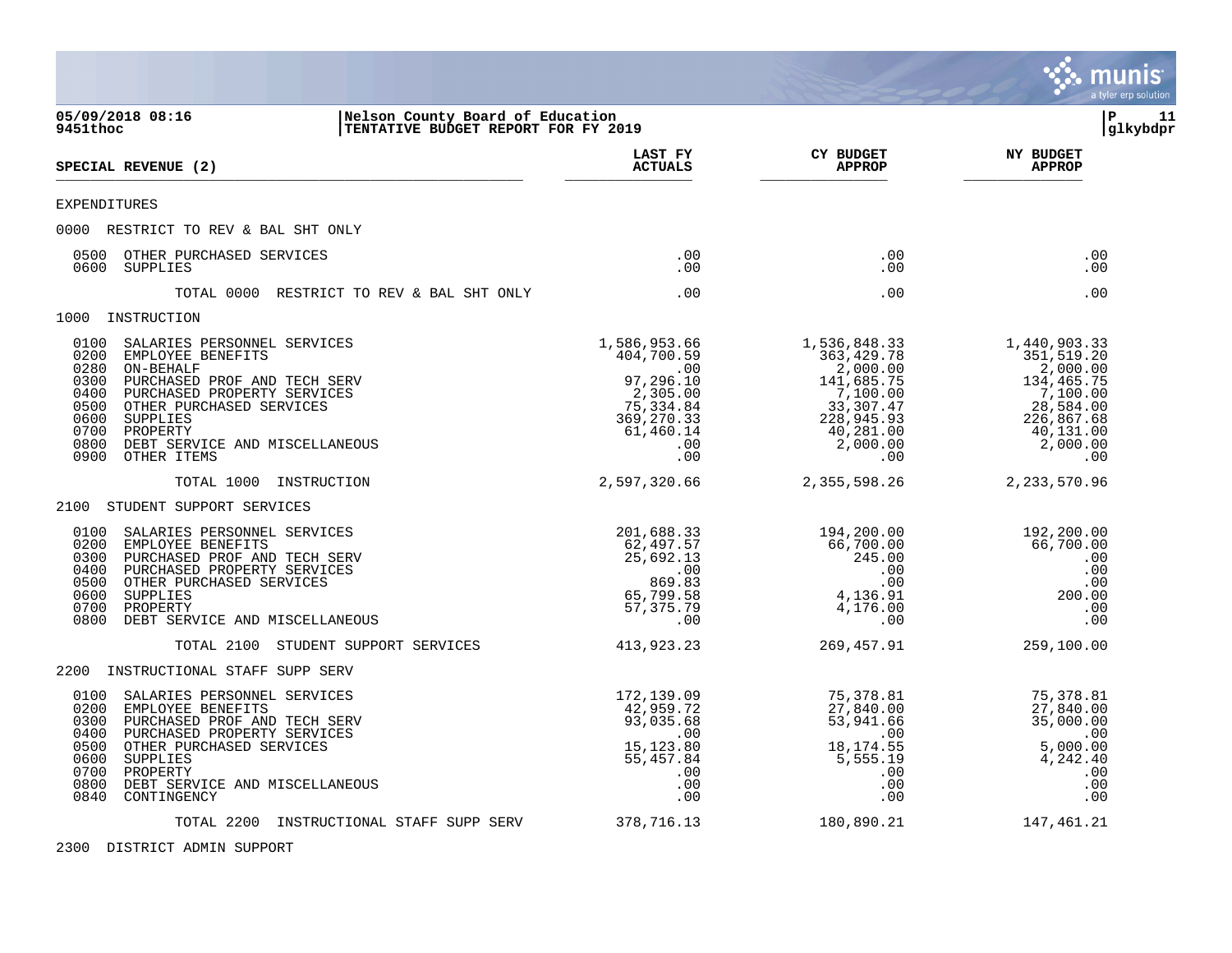

### **05/09/2018 08:16 |Nelson County Board of Education |P 12 9451thoc |TENTATIVE BUDGET REPORT FOR FY 2019 |glkybdpr**

| SPECIAL REVENUE (2)                                                                                                                                                                                                                                                                                                                                                      | LAST FY<br><b>ACTUALS</b>                                                                 | <b>CY BUDGET</b><br><b>APPROP</b>                                                                   | <b>NY BUDGET</b><br><b>APPROP</b>                           |
|--------------------------------------------------------------------------------------------------------------------------------------------------------------------------------------------------------------------------------------------------------------------------------------------------------------------------------------------------------------------------|-------------------------------------------------------------------------------------------|-----------------------------------------------------------------------------------------------------|-------------------------------------------------------------|
| 0500 OTHER PURCHASED SERVICES<br>0600 SUPPLIES                                                                                                                                                                                                                                                                                                                           | .00<br>.00                                                                                | .00<br>.00                                                                                          | .00<br>.00                                                  |
| TOTAL 2300 DISTRICT ADMIN SUPPORT                                                                                                                                                                                                                                                                                                                                        | .00                                                                                       | .00                                                                                                 | .00                                                         |
| 2400 SCHOOL ADMIN SUPPORT                                                                                                                                                                                                                                                                                                                                                |                                                                                           |                                                                                                     |                                                             |
| 0100<br>SALARIES PERSONNEL SERVICES<br>0200<br>EMPLOYEE BENEFITS<br>0500<br>OTHER PURCHASED SERVICES                                                                                                                                                                                                                                                                     | .00<br>.00<br>.00                                                                         | .00<br>.00<br>.00                                                                                   | .00<br>.00<br>.00                                           |
| TOTAL 2400 SCHOOL ADMIN SUPPORT                                                                                                                                                                                                                                                                                                                                          | .00                                                                                       | .00                                                                                                 | .00                                                         |
| 2500 BUSINESS SUPPORT SERVICES                                                                                                                                                                                                                                                                                                                                           |                                                                                           |                                                                                                     |                                                             |
| $\begin{array}{r} .00 \\ 66,657.32 \\ .00 \\ -46,342.16 \\ 66,158.16 \\ 495,564.97 \end{array}$<br>0100<br>SALARIES PERSONNEL SERVICES<br>0200<br>EMPLOYEE BENEFITS<br>0300<br>PURCHASED PROF AND TECH SERV<br>0400<br>PURCHASED PROPERTY SERVICES<br>0500<br>OTHER PURCHASED SERVICES<br>0600<br>SUPPLIES<br>0700<br>PROPERTY<br>0800<br>DEBT SERVICE AND MISCELLANEOUS | 495,504.72                                                                                | .00<br>.00<br>.00<br>$\begin{array}{c} .00\ 0.00\ .00\ 0.00\ .00\ 0.00\ .00\ .00\ .00\ \end{array}$ | .00<br>.00<br>.00<br>.00<br>$250,000.00$<br>0.000.00<br>000 |
| TOTAL 2500 BUSINESS SUPPORT SERVICES                                                                                                                                                                                                                                                                                                                                     | 582,038.24                                                                                | 250,000.00                                                                                          | 250,000.00                                                  |
| 2600 PLANT OPERATIONS & MAINTENANCE                                                                                                                                                                                                                                                                                                                                      |                                                                                           |                                                                                                     |                                                             |
| 0100<br>SALARIES PERSONNEL SERVICES<br>0200<br>EMPLOYEE BENEFITS<br>PURCHASED PROF AND TECH SERV<br>0300<br>0500<br>OTHER PURCHASED SERVICES<br>0600<br>SUPPLIES                                                                                                                                                                                                         | 5,647.10<br>1,314.68<br>$\begin{array}{c} . & 0 & 0 \\ . & 0 & 0 \end{array}$<br>3,980.00 | .00<br>$\,$ .00<br>.00<br>.00<br>$.00 \,$                                                           | .00<br>.00<br>.00<br>.00<br>.00                             |
| TOTAL 2600 PLANT OPERATIONS & MAINTENANCE 10.941.78                                                                                                                                                                                                                                                                                                                      |                                                                                           | .00                                                                                                 | .00                                                         |
| 2700 STUDENT TRANSPORTATION                                                                                                                                                                                                                                                                                                                                              |                                                                                           |                                                                                                     |                                                             |
| 0100<br>SALARIES PERSONNEL SERVICES<br>0200<br>EMPLOYEE BENEFITS<br>SUPPLIES<br>0600<br>0700<br>PROPERTY<br>0800<br>DEBT SERVICE AND MISCELLANEOUS                                                                                                                                                                                                                       | 318,221.09<br>116,623.12<br>.00<br>.00<br>.00                                             | 199,750.00<br>83,955.00<br>.00<br>.00.                                                              | 199,750.00<br>83,955.00<br>.00<br>.00<br>.00                |
| TOTAL 2700 STUDENT TRANSPORTATION                                                                                                                                                                                                                                                                                                                                        | 434,844.21                                                                                | 283,705.00                                                                                          | 283,705.00                                                  |
| 3300 COMMUNITY SERVICES                                                                                                                                                                                                                                                                                                                                                  |                                                                                           |                                                                                                     |                                                             |
| 0100<br>SALARIES PERSONNEL SERVICES<br>0200<br>EMPLOYEE BENEFITS<br>0300<br>PURCHASED PROF AND TECH SERV<br>PURCHASED PROPERTY SERVICES<br>0400<br>0500<br>OTHER PURCHASED SERVICES                                                                                                                                                                                      | $-41,020.72$<br>30,799.94<br>968.44                                                       | $229,475.47$<br>$25,905.17$<br>$5,740.00$<br>00                                                     | 229, 475. 47<br>25,905.17<br>5,740.00<br>.00<br>2,683.40    |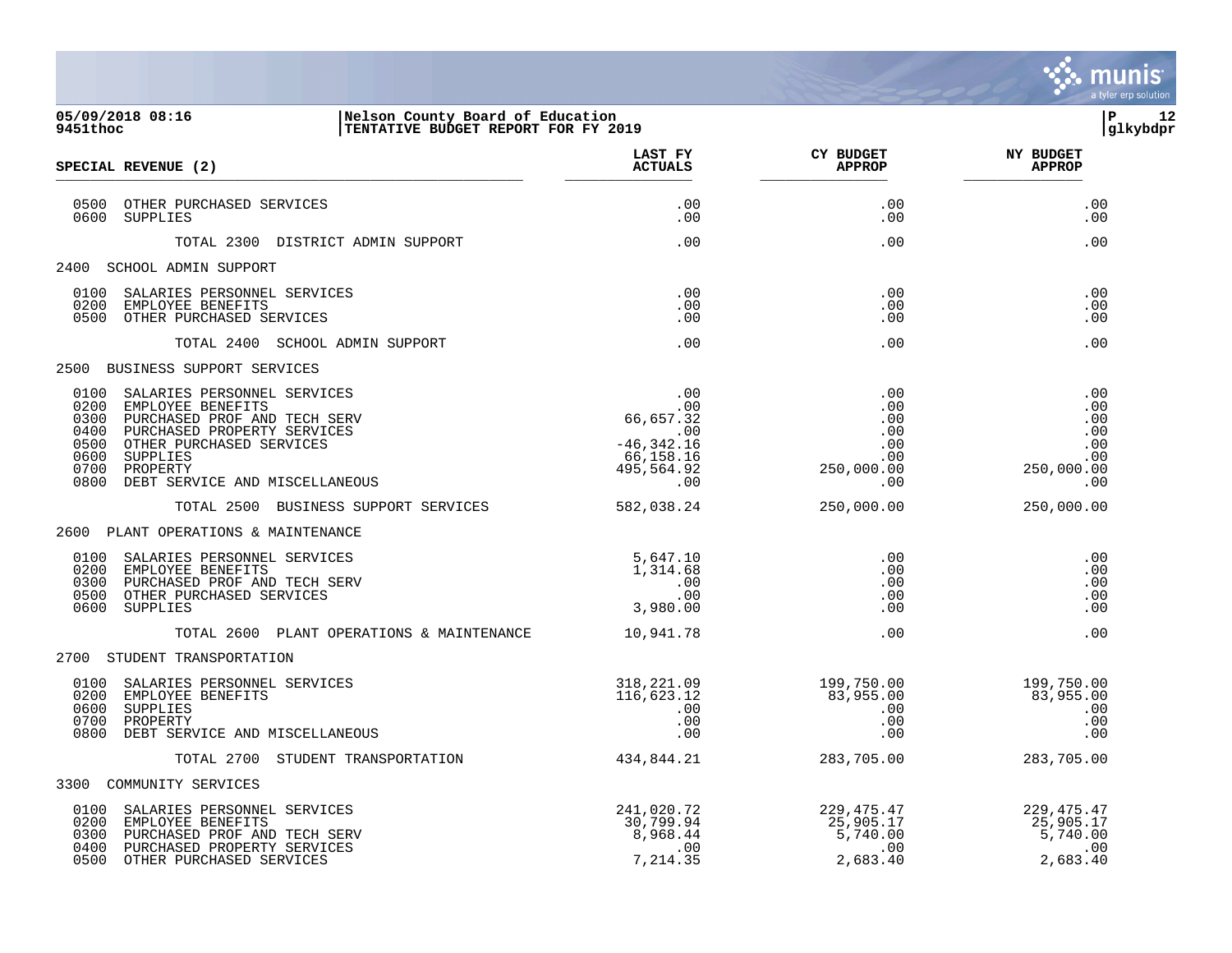

# **05/09/2018 08:16 |Nelson County Board of Education |P 13 9451thoc |TENTATIVE BUDGET REPORT FOR FY 2019 |glkybdpr LAST FY CY BUDGET NY BUDGET SPECIAL REVENUE (2)** \_\_\_\_\_\_\_\_\_\_\_\_\_\_\_\_\_\_\_\_\_\_\_\_\_\_\_\_\_\_\_\_\_\_\_\_\_\_\_\_\_\_\_\_\_\_\_\_\_\_\_\_\_\_\_ \_\_\_\_\_\_\_\_\_\_\_\_\_\_\_ \_\_\_\_\_\_\_\_\_\_\_\_\_\_\_ \_\_\_\_\_\_\_\_\_\_\_\_\_\_ 0600 SUPPLIES 27,818.03 3,722.82 3,722.82 0700 PROPERTY 75.00 .00 .00 0800 DEBT SERVICE AND MISCELLANEOUS TOTAL 3300 COMMUNITY SERVICES 317,866.99 267,526.86 267,526.86 5200 FUND TRANSFERS 0900 OTHER ITEMS 91,742.00 92,013.00 .00 TOTAL 5200 FUND TRANSFERS 91,742.00 92,013.00 .00 TOTAL EXPENDITURES 4,827,393.24 3,699,191.24 3,441,364.03

TOTAL FOR SPECIAL REVENUE (2)  $-37,566.29$   $-165.64$  .00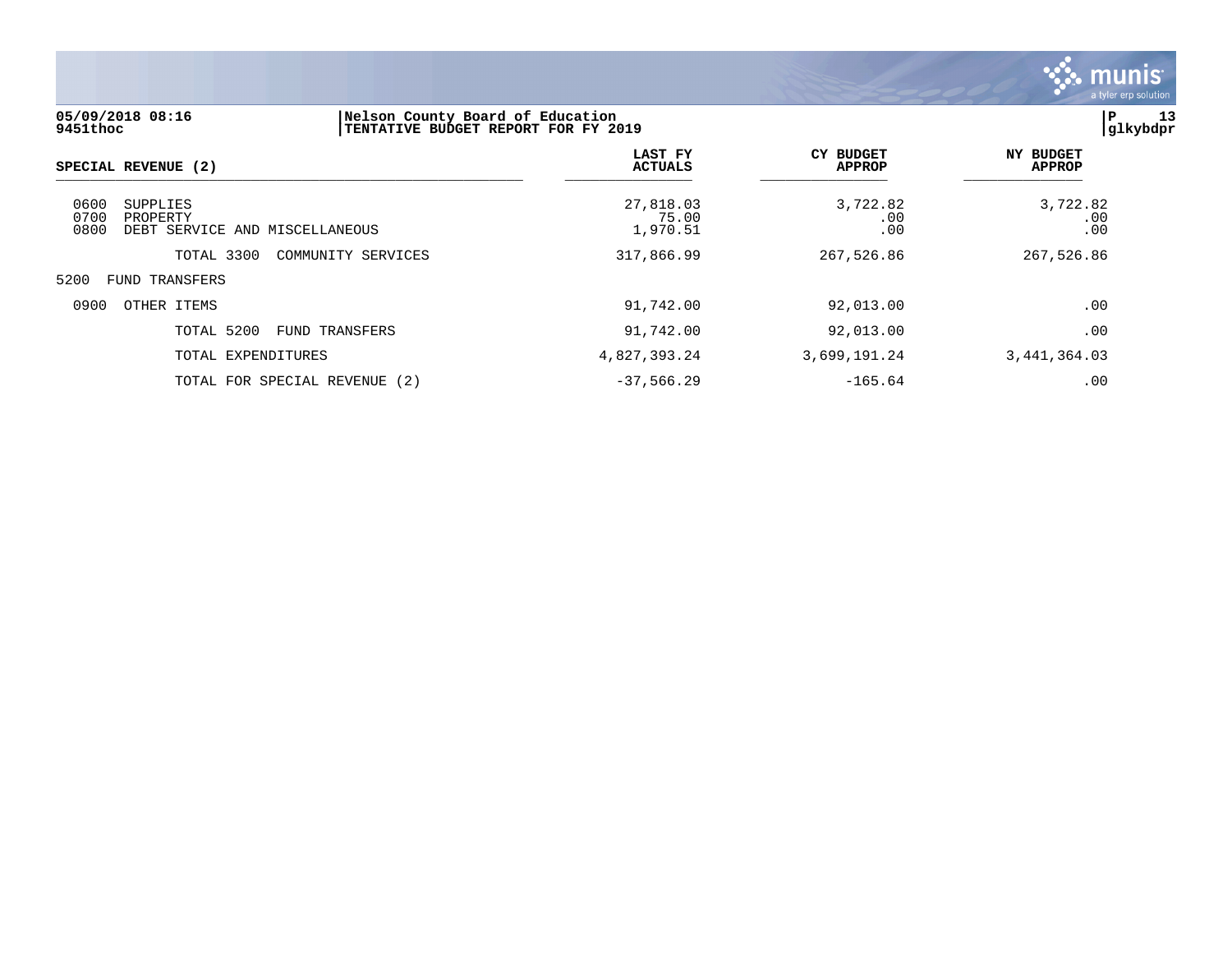|                              |                                                                         |                           |                                   | munis<br>a tyler erp solution |
|------------------------------|-------------------------------------------------------------------------|---------------------------|-----------------------------------|-------------------------------|
| 05/09/2018 08:16<br>9451thoc | Nelson County Board of Education<br>TENTATIVE BUDGET REPORT FOR FY 2019 |                           |                                   | 14<br>Р<br>glkybdpr           |
|                              | CAPITAL OUTLAY FUND (310)                                               | LAST FY<br><b>ACTUALS</b> | <b>CY BUDGET</b><br><b>APPROP</b> | NY BUDGET<br><b>APPROP</b>    |
| <b>REVENUES</b>              |                                                                         |                           |                                   |                               |
|                              | 0999 BEGINNING BALANCE                                                  |                           |                                   |                               |
|                              | TOTAL 0999 BEGINNING BALANCE                                            | .00                       | .00                               | .00                           |
| RECEIPTS                     |                                                                         |                           |                                   |                               |
|                              | REVENUE FROM LOCAL SOURCES                                              |                           |                                   |                               |
|                              | EARNINGS ON INVESTMENTS                                                 |                           |                                   |                               |
| 1510                         | INTEREST ON INVESTMENTS                                                 | .00                       | .00                               | .00                           |
|                              | TOTAL EARNINGS ON INVESTMENTS                                           | .00                       | .00                               | .00                           |
|                              | TOTAL REVENUE FROM LOCAL SOURCES                                        | .00                       | .00                               | .00                           |
|                              | REVENUE FROM STATE SOURCES                                              |                           |                                   |                               |
| RESTRICTED                   |                                                                         |                           |                                   |                               |
| 3200                         | RESTRICTED STATE REVENUE                                                | 417,609.00                | 420,000.00                        | 400,000.00                    |
|                              | TOTAL RESTRICTED                                                        | 417,609.00                | 420,000.00                        | 400,000.00                    |
|                              | TOTAL REVENUE FROM STATE SOURCES                                        | 417,609.00                | 420,000.00                        | 400,000.00                    |
| OTHER RECEIPTS               |                                                                         |                           |                                   |                               |
| INTERFUND TRANSFERS          |                                                                         |                           |                                   |                               |
| 5210                         | FUND TRANSFER                                                           | .00                       | .00                               | .00                           |
|                              | TOTAL INTERFUND TRANSFERS                                               | .00                       | .00                               | .00                           |
|                              | TOTAL OTHER RECEIPTS                                                    | .00                       | .00                               | .00                           |
|                              | TOTAL RECEIPTS                                                          | 417,609.00                | 420,000.00                        | 400,000.00                    |
|                              | TOTAL REVENUES                                                          | 417,609.00                | 420,000.00                        | 400,000.00                    |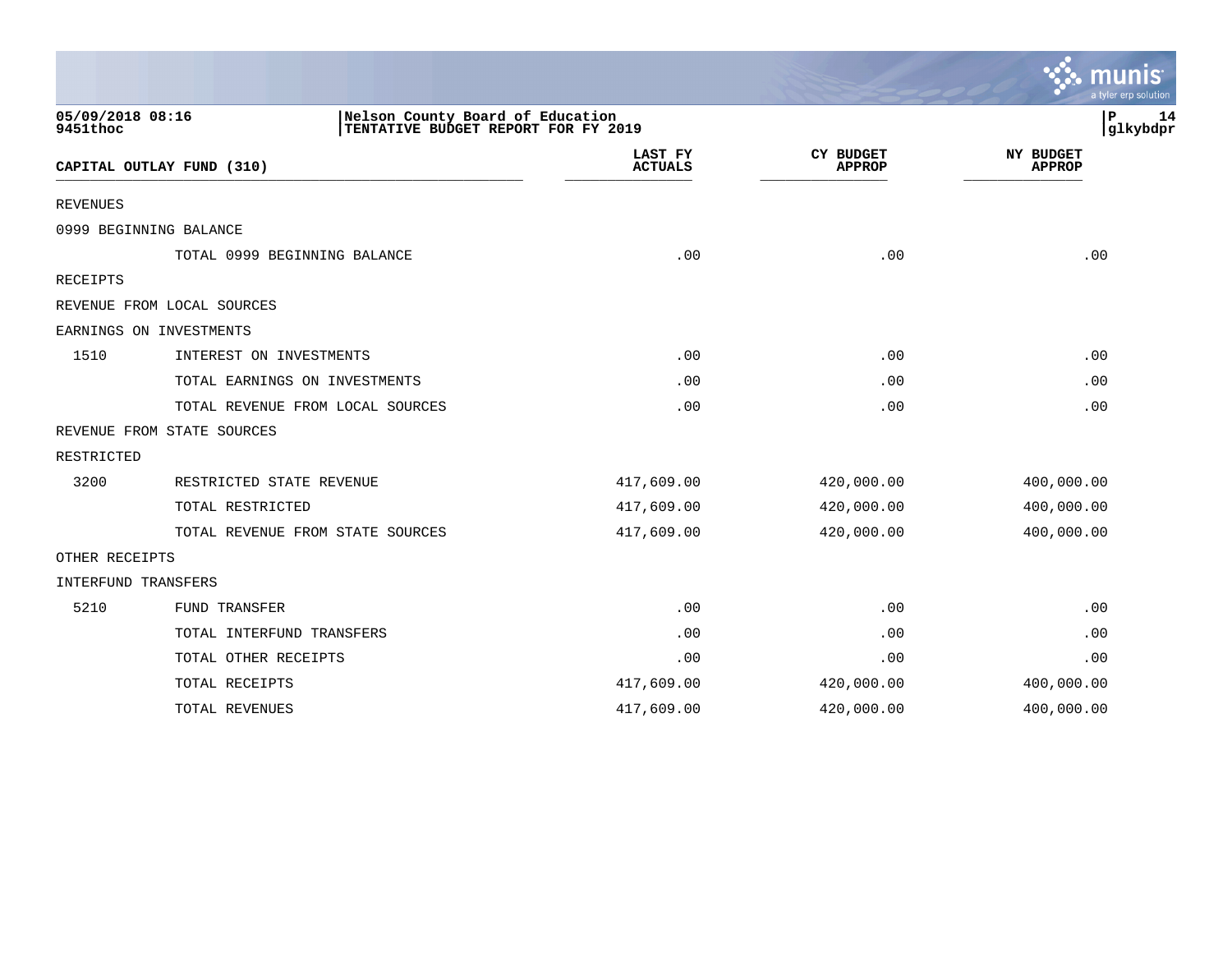

| 05/09/2018 08:16<br>9451thoc                                  | Nelson County Board of Education<br>TENTATIVE BUDGET REPORT FOR FY 2019 |                           |                            |                                   | 15<br>P<br> glkybdpr |
|---------------------------------------------------------------|-------------------------------------------------------------------------|---------------------------|----------------------------|-----------------------------------|----------------------|
| CAPITAL OUTLAY FUND (310)                                     |                                                                         | LAST FY<br><b>ACTUALS</b> | CY BUDGET<br><b>APPROP</b> | <b>NY BUDGET</b><br><b>APPROP</b> |                      |
| EXPENDITURES                                                  |                                                                         |                           |                            |                                   |                      |
| 5100<br>DEBT SERVICE                                          |                                                                         |                           |                            |                                   |                      |
| 0800<br>DEBT SERVICE AND MISCELLANEOUS<br>0840<br>CONTINGENCY |                                                                         | .00<br>.00                | .00<br>.00                 | .00<br>.00                        |                      |
| TOTAL 5100<br>DEBT SERVICE                                    |                                                                         | .00                       | .00                        | .00                               |                      |
| 5200<br>FUND TRANSFERS                                        |                                                                         |                           |                            |                                   |                      |
| 0900<br>OTHER ITEMS                                           |                                                                         | 417,609.00                | 420,000.00                 | 400,000.00                        |                      |
| TOTAL 5200<br>FUND TRANSFERS                                  |                                                                         | 417,609.00                | 420,000.00                 | 400,000.00                        |                      |
| TOTAL EXPENDITURES                                            |                                                                         | 417,609.00                | 420,000.00                 | 400,000.00                        |                      |
| TOTAL FOR CAPITAL OUTLAY FUND (310)                           |                                                                         | .00                       | .00                        | .00                               |                      |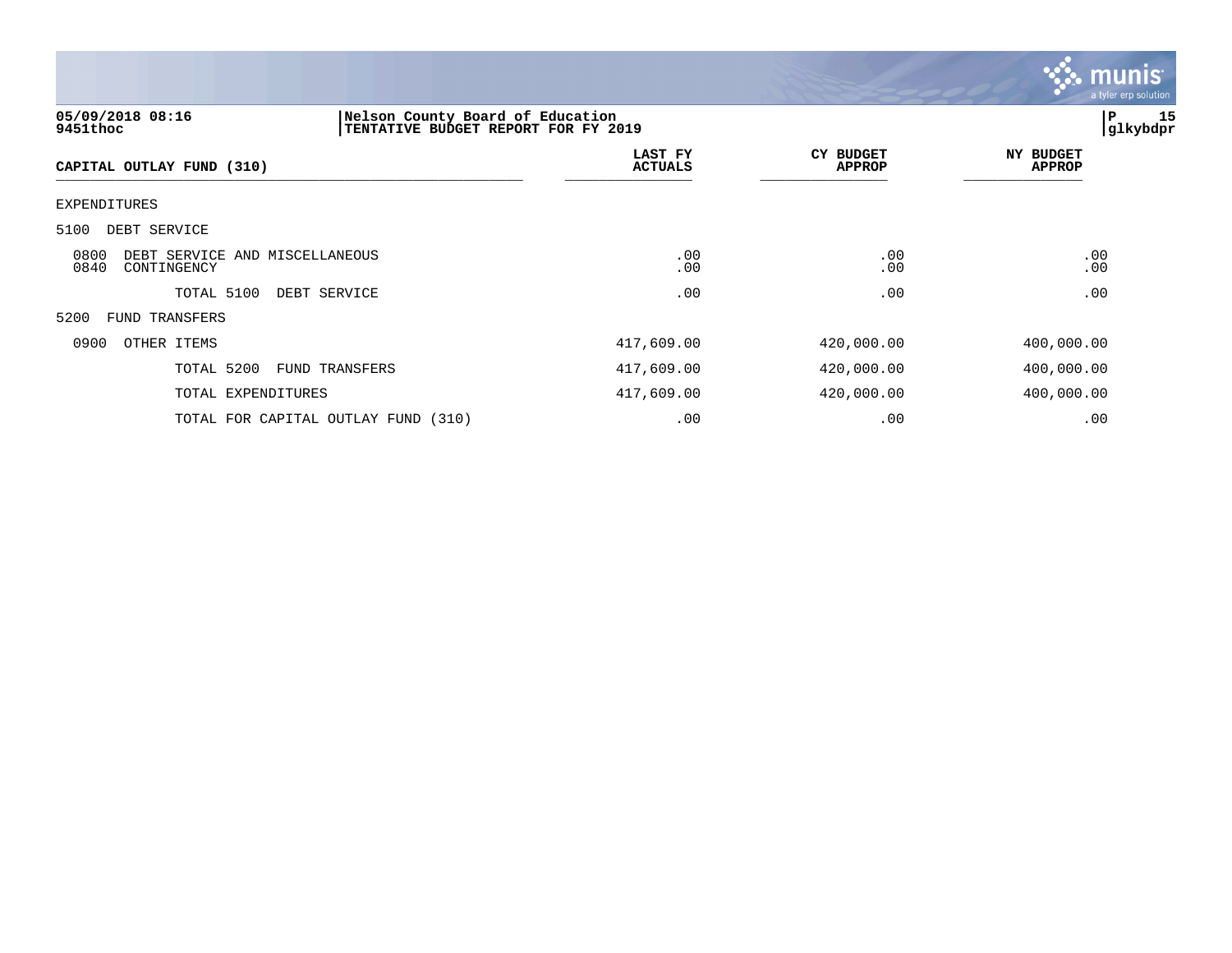|                                              |                                                                                                                                                     |                                                 |                                                 | <b>RA</b> munis<br>a tyler erp solution         |
|----------------------------------------------|-----------------------------------------------------------------------------------------------------------------------------------------------------|-------------------------------------------------|-------------------------------------------------|-------------------------------------------------|
| 05/09/2018 08:16<br>9451thoc                 | Nelson County Board of Education<br>TENTATIVE BUDGET REPORT FOR FY 2019                                                                             |                                                 |                                                 | ΙP<br>16<br>glkybdpr                            |
|                                              | BUILDING FUND (5 CENT LEVY) (3                                                                                                                      | LAST FY<br><b>ACTUALS</b>                       | <b>CY BUDGET</b><br><b>APPROP</b>               | <b>NY BUDGET</b><br><b>APPROP</b>               |
| <b>REVENUES</b>                              |                                                                                                                                                     |                                                 |                                                 |                                                 |
|                                              | 0999 BEGINNING BALANCE                                                                                                                              |                                                 |                                                 |                                                 |
|                                              | TOTAL 0999 BEGINNING BALANCE                                                                                                                        | .00                                             | .00                                             | .00                                             |
| RECEIPTS                                     |                                                                                                                                                     |                                                 |                                                 |                                                 |
|                                              | REVENUE FROM LOCAL SOURCES                                                                                                                          |                                                 |                                                 |                                                 |
| AD VALOREM TAXES                             |                                                                                                                                                     |                                                 |                                                 |                                                 |
| 1111<br>1113<br>1115<br>1116<br>1117<br>1118 | GENERAL REAL PROPERTY TAX<br>PSC REAL PROPERTY TAX<br>DELINQUENT PROPERTY TAX<br>DISTILLED SPIRITS TAX<br>MOTOR VEHICLE TAX<br>UNMINED MINERALS TAX | 3,785,000.00<br>.00<br>.00<br>.00<br>.00<br>.00 | 3,840,000.00<br>.00<br>.00<br>.00<br>.00<br>.00 | 3,900,000.00<br>.00<br>.00<br>.00<br>.00<br>.00 |
|                                              | TOTAL AD VALOREM TAXES                                                                                                                              | 3,785,000.00                                    | 3,840,000.00                                    | 3,900,000.00                                    |
|                                              | PENALTIES & INTEREST ON TAXES                                                                                                                       |                                                 |                                                 |                                                 |
| 1140                                         | PENALTIES & INTEREST ON TAXES                                                                                                                       | .00                                             | .00                                             | .00                                             |
|                                              | TOTAL PENALTIES & INTEREST ON TAXES                                                                                                                 | .00                                             | .00                                             | .00                                             |
| OTHER TAXES                                  |                                                                                                                                                     |                                                 |                                                 |                                                 |
| 1191<br>1192                                 | OMITTED PROPERTY TAX<br>EXCISE TAX                                                                                                                  | .00<br>.00                                      | .00<br>.00                                      | .00<br>.00                                      |
|                                              | TOTAL OTHER TAXES                                                                                                                                   | .00                                             | .00                                             | .00                                             |
|                                              | EARNINGS ON INVESTMENTS                                                                                                                             |                                                 |                                                 |                                                 |
| 1510                                         | INTEREST ON INVESTMENTS                                                                                                                             | .00                                             | .00                                             | .00                                             |
|                                              | TOTAL EARNINGS ON INVESTMENTS                                                                                                                       | .00                                             | .00                                             | .00                                             |
|                                              | TOTAL REVENUE FROM LOCAL SOURCES                                                                                                                    | 3,785,000.00                                    | 3,840,000.00                                    | 3,900,000.00                                    |
|                                              | REVENUE FROM STATE SOURCES                                                                                                                          |                                                 |                                                 |                                                 |
| RESTRICTED                                   |                                                                                                                                                     |                                                 |                                                 |                                                 |
| 3200                                         | RESTRICTED STATE REVENUE                                                                                                                            | 848,464.00                                      | 850,000.00                                      | 800,000.00                                      |
|                                              | TOTAL RESTRICTED                                                                                                                                    | 848,464.00                                      | 850,000.00                                      | 800,000.00                                      |
|                                              | TOTAL REVENUE FROM STATE SOURCES                                                                                                                    | 848,464.00                                      | 850,000.00                                      | 800,000.00                                      |

 $\mathcal{L}$ 

 $\overline{\textbf{is}}$ 

OTHER RECEIPTS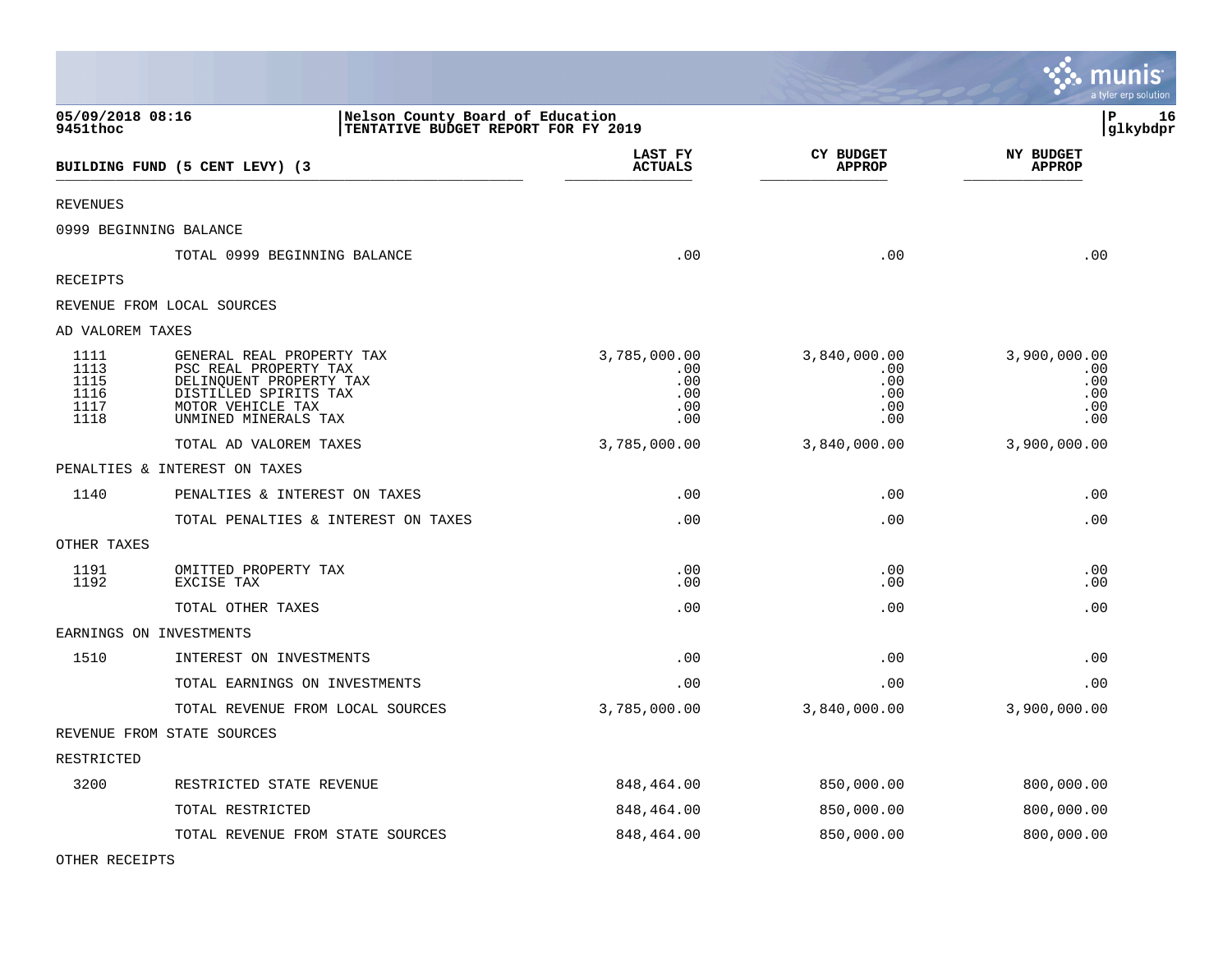

| 05/09/2018 08:16<br>9451thoc                 | Nelson County Board of Education<br>TENTATIVE BUDGET REPORT FOR FY 2019                                                                                           |                                        |                                        | 17<br>∣P<br> glkybdpr                  |
|----------------------------------------------|-------------------------------------------------------------------------------------------------------------------------------------------------------------------|----------------------------------------|----------------------------------------|----------------------------------------|
|                                              | BUILDING FUND (5 CENT LEVY) (3                                                                                                                                    | LAST FY<br><b>ACTUALS</b>              | <b>CY BUDGET</b><br><b>APPROP</b>      | <b>NY BUDGET</b><br><b>APPROP</b>      |
| <b>BOND PROCEEDS</b>                         |                                                                                                                                                                   |                                        |                                        |                                        |
| 5110                                         | BOND PRINCIPAL PROCEEDS                                                                                                                                           | .00                                    | .00                                    | .00                                    |
|                                              | TOTAL BOND PROCEEDS                                                                                                                                               | .00                                    | .00                                    | .00                                    |
| <b>INTERFUND TRANSFERS</b>                   |                                                                                                                                                                   |                                        |                                        |                                        |
| 5210                                         | FUND TRANSFER                                                                                                                                                     | .00                                    | .00                                    | .00                                    |
|                                              | TOTAL INTERFUND TRANSFERS                                                                                                                                         | .00                                    | .00                                    | .00                                    |
|                                              | SALE OR COMP FOR LOSS OF ASSETS                                                                                                                                   |                                        |                                        |                                        |
| 5311<br>5312<br>5331<br>5332<br>5341<br>5342 | SALE OF LAND & IMPROVEMENTS<br>LOSS COMP - LAND & IMPROVEMNTS<br>SALE OF BUILDINGS<br>LOSS COMP - BUILDINGS<br>SALE OF EOUIPMENT ETC<br>LOSS COMP - EQUIPMENT ETC | .00<br>.00<br>.00<br>.00<br>.00<br>.00 | .00<br>.00<br>.00<br>.00<br>.00<br>.00 | .00<br>.00<br>.00<br>.00<br>.00<br>.00 |
|                                              | TOTAL SALE OR COMP FOR LOSS OF ASSETS                                                                                                                             | .00                                    | .00                                    | .00                                    |
|                                              | TOTAL OTHER RECEIPTS                                                                                                                                              | .00                                    | .00                                    | .00                                    |
|                                              | TOTAL RECEIPTS                                                                                                                                                    | 4,633,464.00                           | 4,690,000.00                           | 4,700,000.00                           |
|                                              | TOTAL REVENUES                                                                                                                                                    | 4,633,464.00                           | 4,690,000.00                           | 4,700,000.00                           |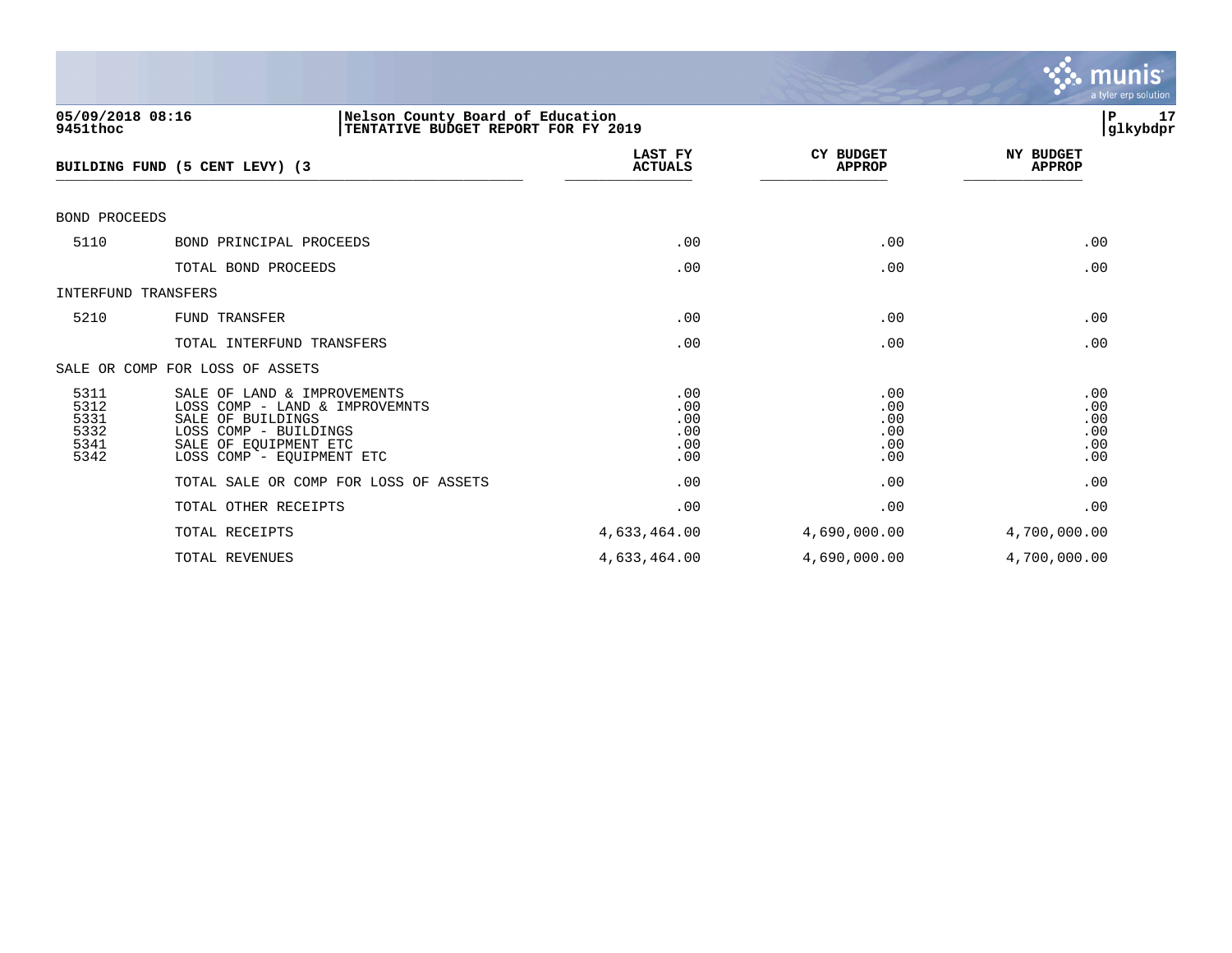

## **05/09/2018 08:16 |Nelson County Board of Education |P 18 9451thoc |TENTATIVE BUDGET REPORT FOR FY 2019 |glkybdpr**

| BUILDING FUND (5 CENT LEVY) (3                                                       | LAST FY<br><b>ACTUALS</b> | CY BUDGET<br><b>APPROP</b> | NY BUDGET<br><b>APPROP</b> |
|--------------------------------------------------------------------------------------|---------------------------|----------------------------|----------------------------|
| EXPENDITURES                                                                         |                           |                            |                            |
| 5100<br>DEBT SERVICE                                                                 |                           |                            |                            |
| 0800<br>DEBT SERVICE AND MISCELLANEOUS<br>0840<br>CONTINGENCY<br>0900<br>OTHER ITEMS | .00<br>.00<br>.00         | .00<br>.00<br>.00          | .00<br>.00<br>.00          |
| TOTAL 5100<br>DEBT SERVICE                                                           | .00                       | .00                        | .00                        |
| 5200<br><b>FUND TRANSFERS</b>                                                        |                           |                            |                            |
| 0900<br>OTHER ITEMS                                                                  | 4,633,464.00              | 4,690,000.00               | 4,700,000.00               |
| TOTAL 5200<br><b>FUND TRANSFERS</b>                                                  | 4,633,464.00              | 4,690,000.00               | 4,700,000.00               |
| TOTAL EXPENDITURES                                                                   | 4,633,464.00              | 4,690,000.00               | 4,700,000.00               |
| TOTAL FOR BUILDING FUND (5 CENT LEVY) (320)                                          | .00                       | .00                        | .00                        |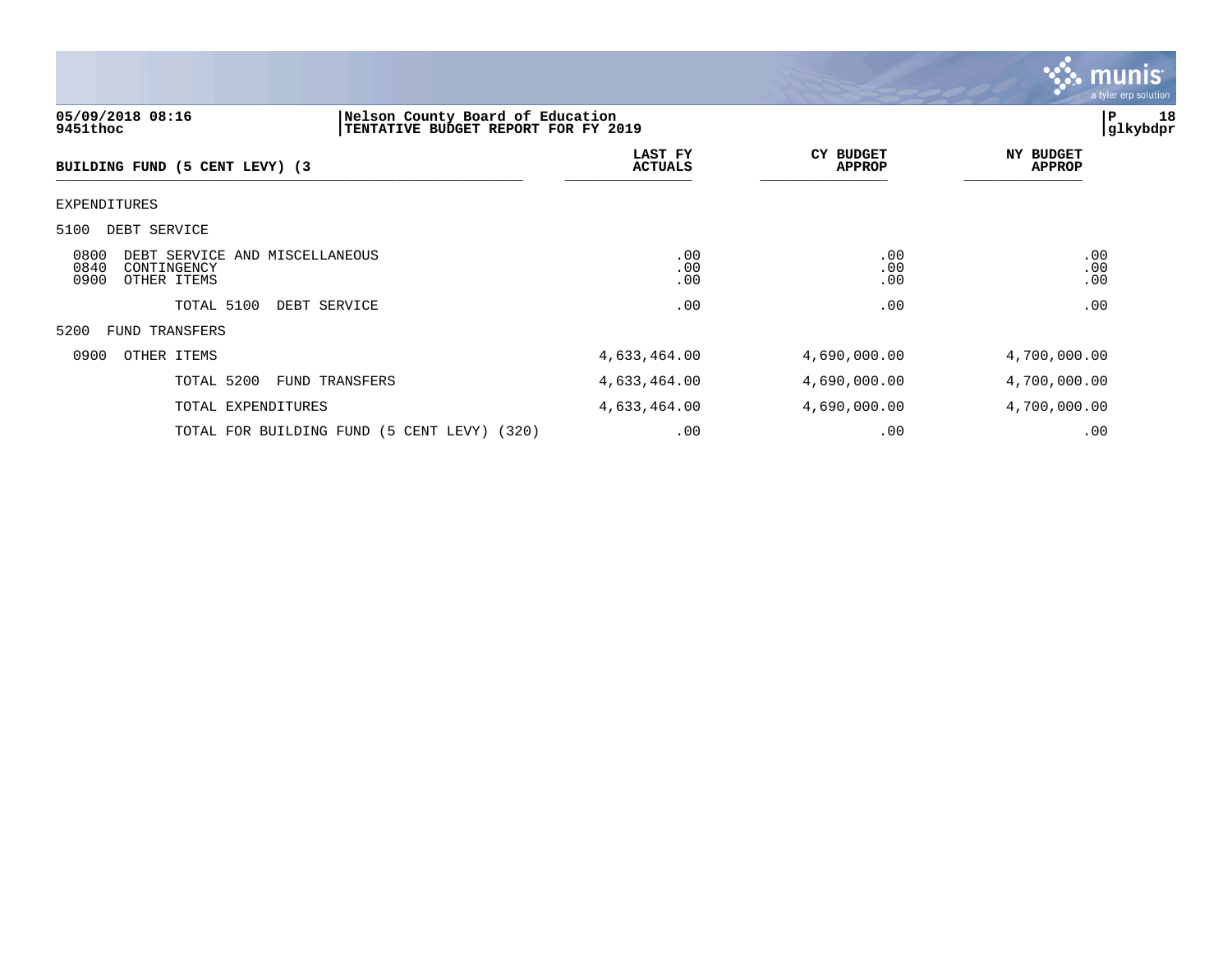|                              |                                                                         |                           |                                   | munis<br>a tyler erp solution     |
|------------------------------|-------------------------------------------------------------------------|---------------------------|-----------------------------------|-----------------------------------|
| 05/09/2018 08:16<br>9451thoc | Nelson County Board of Education<br>TENTATIVE BUDGET REPORT FOR FY 2019 |                           |                                   | 19<br>Р<br>glkybdpr               |
|                              | DEBT SERVICE FUND (400)                                                 | LAST FY<br><b>ACTUALS</b> | <b>CY BUDGET</b><br><b>APPROP</b> | <b>NY BUDGET</b><br><b>APPROP</b> |
| <b>REVENUES</b>              |                                                                         |                           |                                   |                                   |
| RECEIPTS                     |                                                                         |                           |                                   |                                   |
|                              | REVENUE FROM STATE SOURCES                                              |                           |                                   |                                   |
|                              | REVENUE FOR ON BEHALF PAYMENTS                                          |                           |                                   |                                   |
| 3900                         | REVENUE ON BEHALF PAYEMENTS                                             | 881, 483.37               | .00                               | .00                               |
|                              | TOTAL REVENUE FOR ON BEHALF PAYMENTS                                    | 881, 483.37               | .00                               | .00                               |
|                              | TOTAL REVENUE FROM STATE SOURCES                                        | 881, 483.37               | .00                               | .00                               |
|                              | REVENUE FROM FEDERAL SOURCES                                            |                           |                                   |                                   |
| UNDEFINED REV TYPE           |                                                                         |                           |                                   |                                   |
| 4900                         | REVENUE ON-BEHALF FEDERAL                                               | .00                       | .00                               | .00                               |
|                              | TOTAL UNDEFINED REV TYPE                                                | .00                       | .00                               | .00                               |
|                              | TOTAL REVENUE FROM FEDERAL SOURCES                                      | .00                       | .00                               | .00                               |
| OTHER RECEIPTS               |                                                                         |                           |                                   |                                   |
| <b>BOND PROCEEDS</b>         |                                                                         |                           |                                   |                                   |
| 5110                         | BOND PRINCIPAL PROCEEDS                                                 | 7,260,000.00              | .00                               | .00                               |
|                              | TOTAL BOND PROCEEDS                                                     | 7,260,000.00              | .00                               | .00                               |
| <b>INTERFUND TRANSFERS</b>   |                                                                         |                           |                                   |                                   |
| 5210                         | FUND TRANSFER                                                           | 4,566,930.08              | 5,110,000.00                      | 5,100,000.00                      |
|                              | TOTAL INTERFUND TRANSFERS                                               | 4,566,930.08              | 5,110,000.00                      | 5,100,000.00                      |
|                              | TOTAL OTHER RECEIPTS                                                    | 11,826,930.08             | 5,110,000.00                      | 5,100,000.00                      |
|                              | TOTAL RECEIPTS                                                          | 12,708,413.45             | 5,110,000.00                      | 5,100,000.00                      |
|                              | TOTAL REVENUES                                                          | 12,708,413.45             | 5,110,000.00                      | 5,100,000.00                      |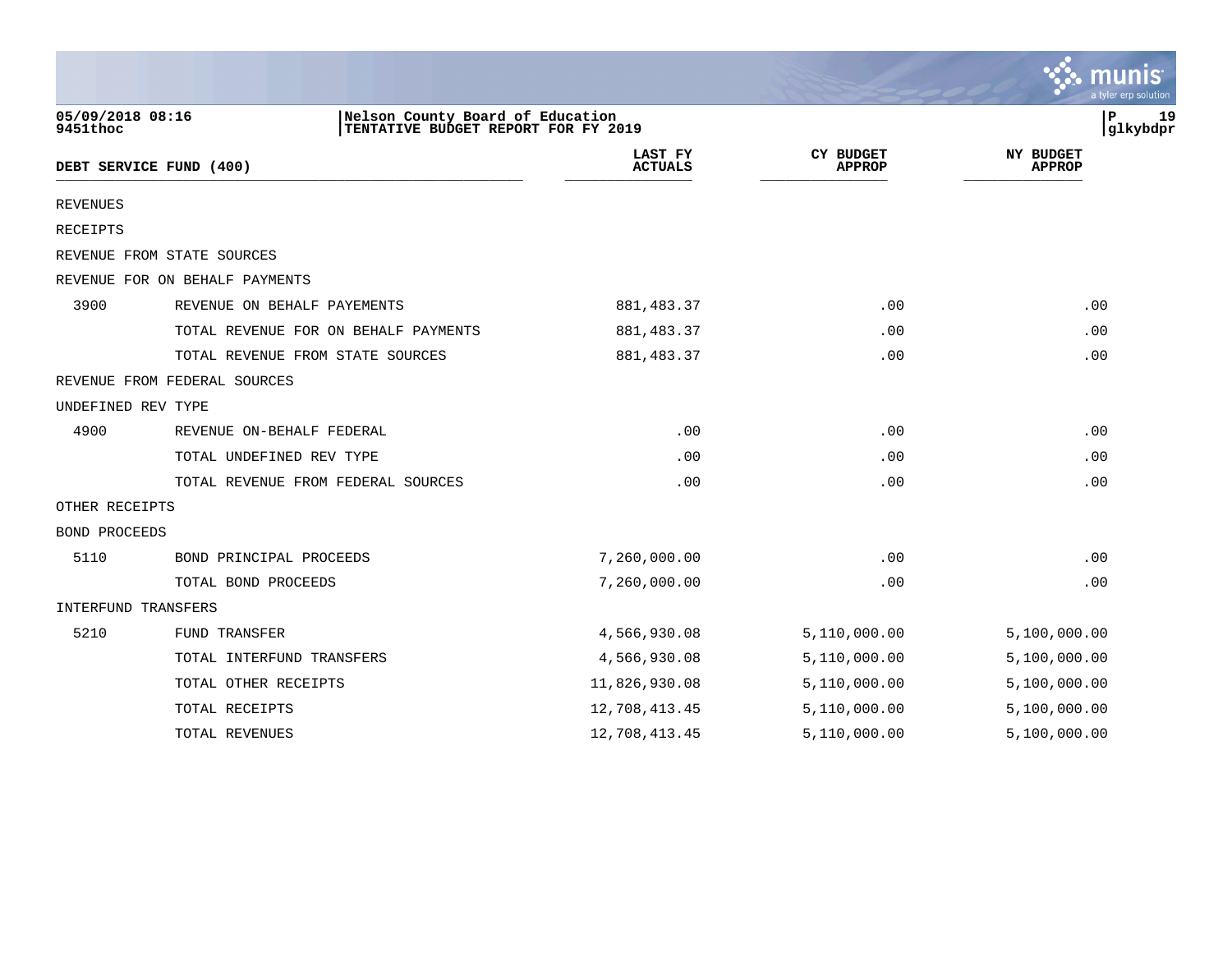|                                                                                                         |                                     |                                   | munis<br>a tyler erp solution     |
|---------------------------------------------------------------------------------------------------------|-------------------------------------|-----------------------------------|-----------------------------------|
| 05/09/2018 08:16<br>Nelson County Board of Education<br>9451thoc<br>TENTATIVE BUDGET REPORT FOR FY 2019 |                                     |                                   | 20<br>P<br>glkybdpr               |
| DEBT SERVICE FUND (400)                                                                                 | LAST FY<br><b>ACTUALS</b>           | <b>CY BUDGET</b><br><b>APPROP</b> | <b>NY BUDGET</b><br><b>APPROP</b> |
| EXPENDITURES                                                                                            |                                     |                                   |                                   |
| 0000<br>RESTRICT TO REV & BAL SHT ONLY                                                                  |                                     |                                   |                                   |
| OTHER ITEMS<br>0900                                                                                     | .00                                 | .00                               | .00                               |
| TOTAL 0000<br>RESTRICT TO REV & BAL SHT ONLY                                                            | .00                                 | .00                               | .00                               |
| 5100<br>DEBT SERVICE                                                                                    |                                     |                                   |                                   |
| 0800<br>DEBT SERVICE AND MISCELLANEOUS<br>0840<br>CONTINGENCY<br>0900<br>OTHER ITEMS                    | 5,482,320.59<br>.00<br>7,195,755.36 | 4,718,136.00<br>391,864.00<br>.00 | 4,663,595.00<br>436,405.00<br>.00 |
| TOTAL 5100<br>DEBT SERVICE                                                                              | 12,678,075.95                       | 5,110,000.00                      | 5,100,000.00                      |
| 5200<br>FUND TRANSFERS                                                                                  |                                     |                                   |                                   |
| 0900<br>OTHER ITEMS                                                                                     | .00                                 | .00                               | .00                               |
| TOTAL 5200<br><b>FUND TRANSFERS</b>                                                                     | .00                                 | .00                               | .00                               |
| TOTAL EXPENDITURES                                                                                      | 12,678,075.95                       | 5,110,000.00                      | 5,100,000.00                      |
| (400)<br>TOTAL FOR DEBT SERVICE FUND                                                                    | 30,337.50                           | .00                               | .00                               |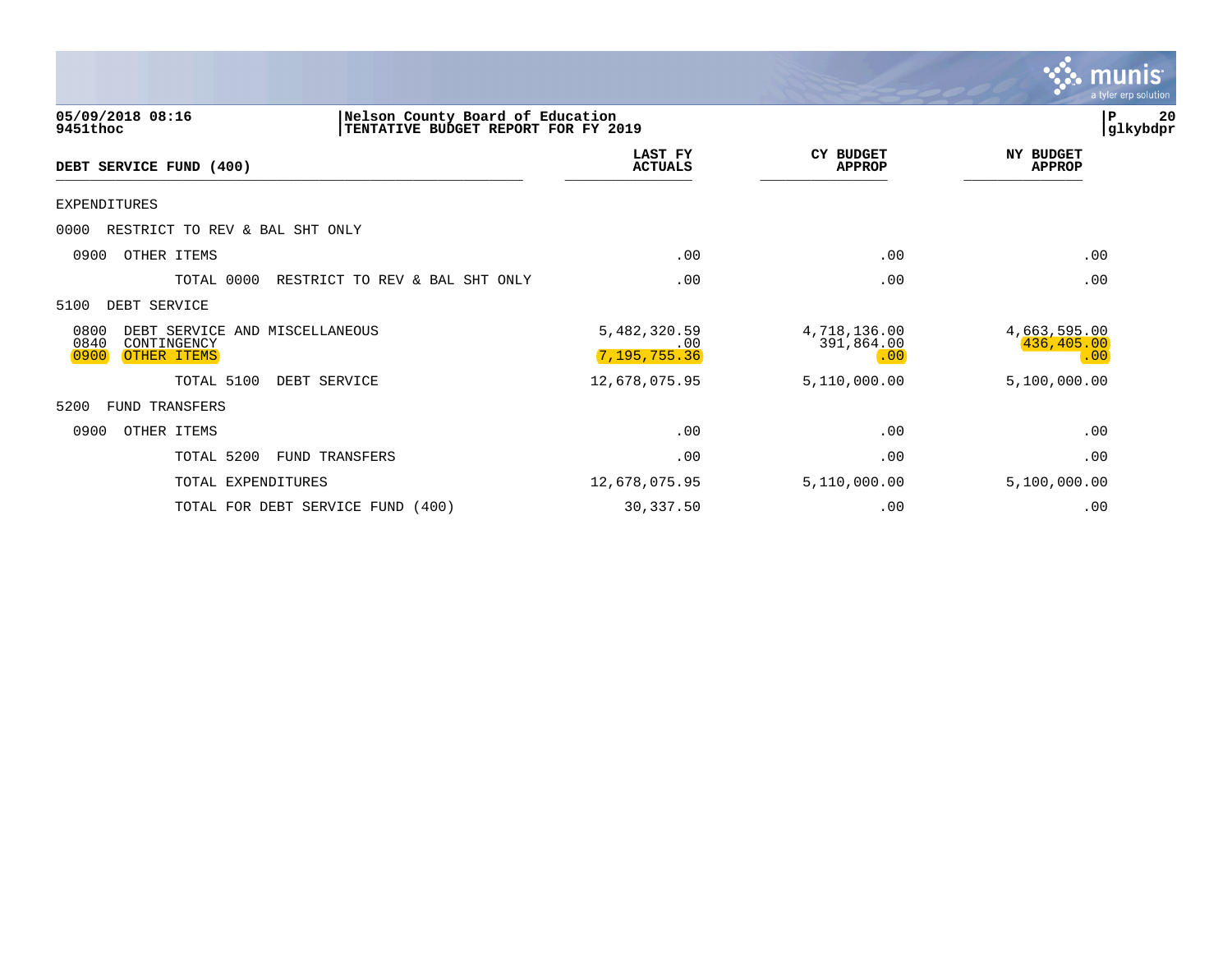|                                                                                       |                                                                                                                                                                                                                                                                                                                                |                                                                                                     |                                                                                                          | munis<br>a tyler erp solution                                                                       |
|---------------------------------------------------------------------------------------|--------------------------------------------------------------------------------------------------------------------------------------------------------------------------------------------------------------------------------------------------------------------------------------------------------------------------------|-----------------------------------------------------------------------------------------------------|----------------------------------------------------------------------------------------------------------|-----------------------------------------------------------------------------------------------------|
| 05/09/2018 08:16<br>9451thoc                                                          | Nelson County Board of Education<br>TENTATIVE BUDGET REPORT FOR FY 2019                                                                                                                                                                                                                                                        |                                                                                                     |                                                                                                          | l P<br>21<br> glkybdpr                                                                              |
|                                                                                       | FOOD SERVICE FUND (51)                                                                                                                                                                                                                                                                                                         | LAST FY<br><b>ACTUALS</b>                                                                           | <b>CY BUDGET</b><br><b>APPROP</b>                                                                        | <b>NY BUDGET</b><br><b>APPROP</b>                                                                   |
| <b>REVENUES</b>                                                                       |                                                                                                                                                                                                                                                                                                                                |                                                                                                     |                                                                                                          |                                                                                                     |
|                                                                                       | 0999 BEGINNING BALANCE                                                                                                                                                                                                                                                                                                         |                                                                                                     |                                                                                                          |                                                                                                     |
|                                                                                       | TOTAL 0999 BEGINNING BALANCE                                                                                                                                                                                                                                                                                                   | 542,385.33                                                                                          | 690,000.00                                                                                               | 650,000.00                                                                                          |
| <b>RECEIPTS</b>                                                                       |                                                                                                                                                                                                                                                                                                                                |                                                                                                     |                                                                                                          |                                                                                                     |
|                                                                                       | REVENUE FROM LOCAL SOURCES                                                                                                                                                                                                                                                                                                     |                                                                                                     |                                                                                                          |                                                                                                     |
|                                                                                       | EARNINGS ON INVESTMENTS                                                                                                                                                                                                                                                                                                        |                                                                                                     |                                                                                                          |                                                                                                     |
| 1510                                                                                  | INTEREST ON INVESTMENTS                                                                                                                                                                                                                                                                                                        | .00                                                                                                 | .00                                                                                                      | .00                                                                                                 |
|                                                                                       | TOTAL EARNINGS ON INVESTMENTS                                                                                                                                                                                                                                                                                                  | .00                                                                                                 | .00                                                                                                      | .00                                                                                                 |
| FOOD SERVICE                                                                          |                                                                                                                                                                                                                                                                                                                                |                                                                                                     |                                                                                                          |                                                                                                     |
| 1610<br>1610R<br>1611<br>1612<br>1620<br>1621<br>1624<br>1629<br>1630<br>1634<br>1690 | REIMBUSRSABLE PROGRAMS<br>SCHOOL LUNCH REIMBURSEMENT<br>REIMBURSABLE SCHOOL LUNCH PROG<br>REIMBURSABLE SCH BREAKFAST PRG<br>NON-REMB PROGRAMS<br>NON-REIMBURSABLE LUNCH PROG<br>NON-REIMBURSBLE A LA CARTE PRG<br>NON-REIMBURSBLE OTHER FOOD PRG<br>FOODSERVICE SUMMER FOOD<br>EXTENDED SCHOOL SERVICE<br>FOOD SERVICE REBATES | 433,138.51<br>$-463.00$<br>188,925.34<br>.00<br>97,932.84<br>.00<br>.00<br>.00<br>.00<br>.00<br>.00 | 436,500.00<br>.00<br>185,500.00<br>$.00 \,$<br>93,000.00<br>.00<br>.00<br>.00<br>30,000.00<br>.00<br>.00 | 411,500.00<br>.00<br>175,500.00<br>.00<br>93,000.00<br>.00<br>.00<br>.00<br>30,000.00<br>.00<br>.00 |
|                                                                                       | TOTAL FOOD SERVICE                                                                                                                                                                                                                                                                                                             | 719,533.69                                                                                          | 745,000.00                                                                                               | 710,000.00                                                                                          |
|                                                                                       | OTHER REVENUE FROM LOCAL SOURCES                                                                                                                                                                                                                                                                                               |                                                                                                     |                                                                                                          |                                                                                                     |
| 1990<br>1994<br>1999                                                                  | MISCELLANEOUS REVENUE<br>RETURN FOR INSUFFICIENT FUNDS<br>MICELLANEOUS LOCAL REVENUE                                                                                                                                                                                                                                           | .00<br>.00<br>.00                                                                                   | .00<br>.00<br>.00                                                                                        | .00<br>.00<br>.00                                                                                   |
|                                                                                       | TOTAL OTHER REVENUE FROM LOCAL SOURCES                                                                                                                                                                                                                                                                                         | .00                                                                                                 | .00                                                                                                      | .00                                                                                                 |
|                                                                                       | TOTAL REVENUE FROM LOCAL SOURCES                                                                                                                                                                                                                                                                                               | 719,533.69                                                                                          | 745,000.00                                                                                               | 710,000.00                                                                                          |
|                                                                                       | REVENUE FROM STATE SOURCES                                                                                                                                                                                                                                                                                                     |                                                                                                     |                                                                                                          |                                                                                                     |
|                                                                                       | EXPENDITURE REIMBURSEMENTS                                                                                                                                                                                                                                                                                                     |                                                                                                     |                                                                                                          |                                                                                                     |
| 3131                                                                                  | REIMBURSEMENT                                                                                                                                                                                                                                                                                                                  | .00                                                                                                 | .00                                                                                                      | .00                                                                                                 |
|                                                                                       | TOTAL EXPENDITURE REIMBURSEMENTS                                                                                                                                                                                                                                                                                               | .00                                                                                                 | .00                                                                                                      | .00                                                                                                 |
| RESTRICTED                                                                            |                                                                                                                                                                                                                                                                                                                                |                                                                                                     |                                                                                                          |                                                                                                     |
| 3200                                                                                  | RESTRICTED STATE REVENUE                                                                                                                                                                                                                                                                                                       | 24,400.06                                                                                           | 30,000.00                                                                                                | 30,000.00                                                                                           |

 $\mathcal{L}$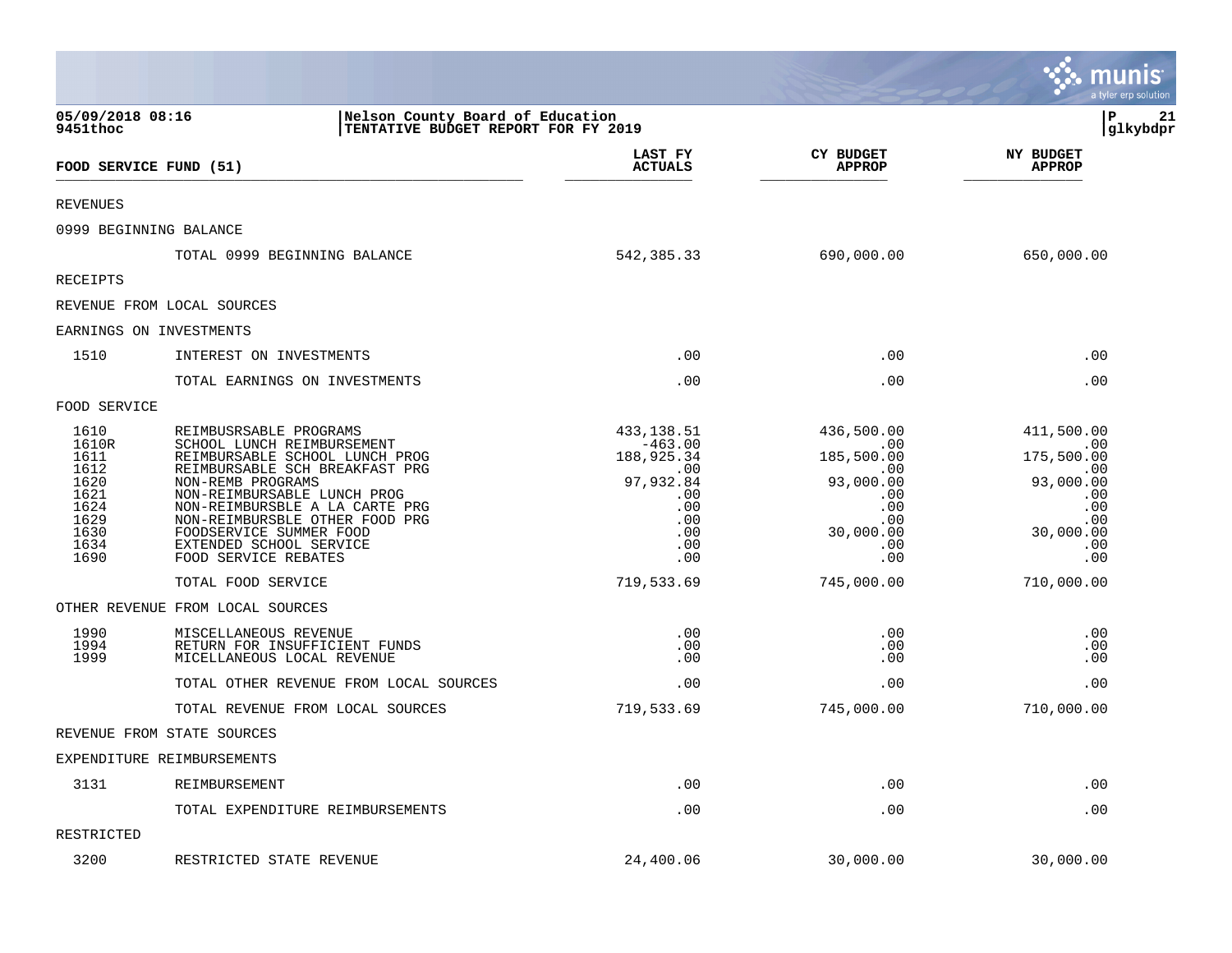

| 05/09/2018 08:16<br>9451thoc | Nelson County Board of Education<br>TENTATIVE BUDGET REPORT FOR FY 2019 |                           |                                   | $\mathbf P$<br>22<br>glkybdpr     |
|------------------------------|-------------------------------------------------------------------------|---------------------------|-----------------------------------|-----------------------------------|
|                              | FOOD SERVICE FUND (51)                                                  | LAST FY<br><b>ACTUALS</b> | <b>CY BUDGET</b><br><b>APPROP</b> | <b>NY BUDGET</b><br><b>APPROP</b> |
|                              |                                                                         |                           |                                   |                                   |
|                              | TOTAL RESTRICTED                                                        | 24,400.06                 | 30,000.00                         | 30,000.00                         |
|                              | REVENUE FOR ON BEHALF PAYMENTS                                          |                           |                                   |                                   |
| 3900                         | REVENUE ON BEHALF PAYEMENTS                                             | 266,633.64                | 257,500.00                        | 257,500.00                        |
|                              | TOTAL REVENUE FOR ON BEHALF PAYMENTS                                    | 266,633.64                | 257,500.00                        | 257,500.00                        |
|                              | TOTAL REVENUE FROM STATE SOURCES                                        | 291,033.70                | 287,500.00                        | 287,500.00                        |
|                              | REVENUE FROM FEDERAL SOURCES                                            |                           |                                   |                                   |
|                              | RESTRICTED THROUGH THE STATE                                            |                           |                                   |                                   |
| 4500<br>4500S                | RESTRICTED FED THRU STATE<br>SUMMER FEEDING                             | 1,681,197.41<br>35,229.07 | 1,700,000.00<br>$.00 \,$          | 1,650,000.00<br>.00               |
|                              | TOTAL RESTRICTED THROUGH THE STATE                                      | 1,716,426.48              | 1,700,000.00                      | 1,650,000.00                      |
| UNDEFINED REV TYPE           |                                                                         |                           |                                   |                                   |
| 4950                         | CHILD NUTR PRG DONATED COMMOD                                           | 180,000.00                | 185,000.00                        | 195,000.00                        |
|                              | TOTAL UNDEFINED REV TYPE                                                | 180,000.00                | 185,000.00                        | 195,000.00                        |
|                              | TOTAL REVENUE FROM FEDERAL SOURCES                                      | 1,896,426.48              | 1,885,000.00                      | 1,845,000.00                      |
| OTHER RECEIPTS               |                                                                         |                           |                                   |                                   |
| INTERFUND TRANSFERS          |                                                                         |                           |                                   |                                   |
| 5210                         | FUND TRANSFER                                                           | .00                       | .00                               | .00                               |
|                              | TOTAL INTERFUND TRANSFERS                                               | .00                       | .00                               | .00                               |
|                              | SALE OR COMP FOR LOSS OF ASSETS                                         |                           |                                   |                                   |
| 5341<br>5342                 | SALE OF EQUIPMENT ETC<br>LOSS COMP - EOUIPMENT ETC                      | .00<br>.00                | .00<br>.00                        | .00<br>.00                        |
|                              | TOTAL SALE OR COMP FOR LOSS OF ASSETS                                   | .00                       | .00                               | .00                               |
|                              | TOTAL OTHER RECEIPTS                                                    | .00                       | .00                               | .00                               |
|                              | TOTAL RECEIPTS                                                          | 2,906,993.87              | 2,917,500.00                      | 2,842,500.00                      |
|                              |                                                                         |                           |                                   |                                   |

TOTAL REVENUES 3,449,379.20 3,607,500.00 3,492,500.00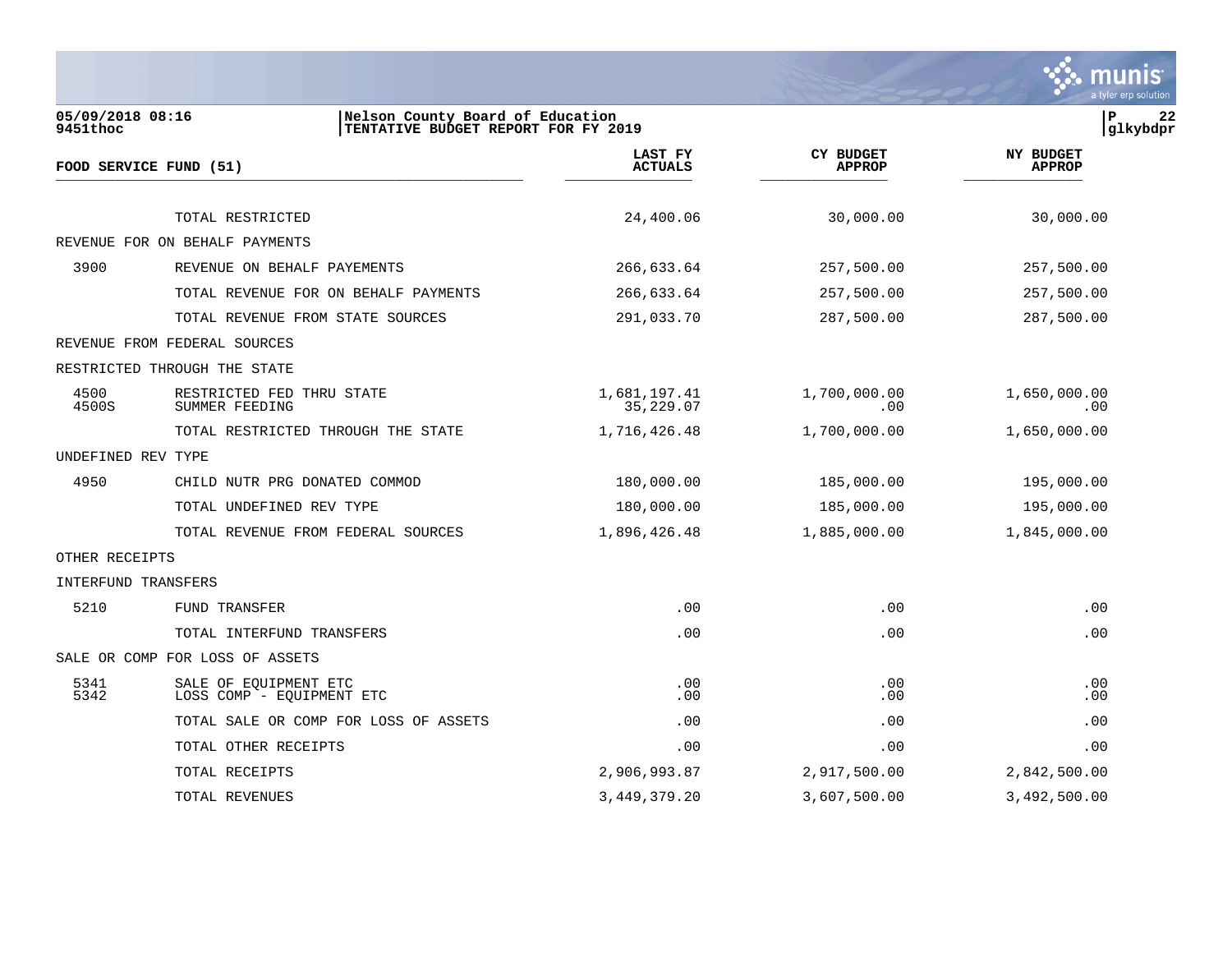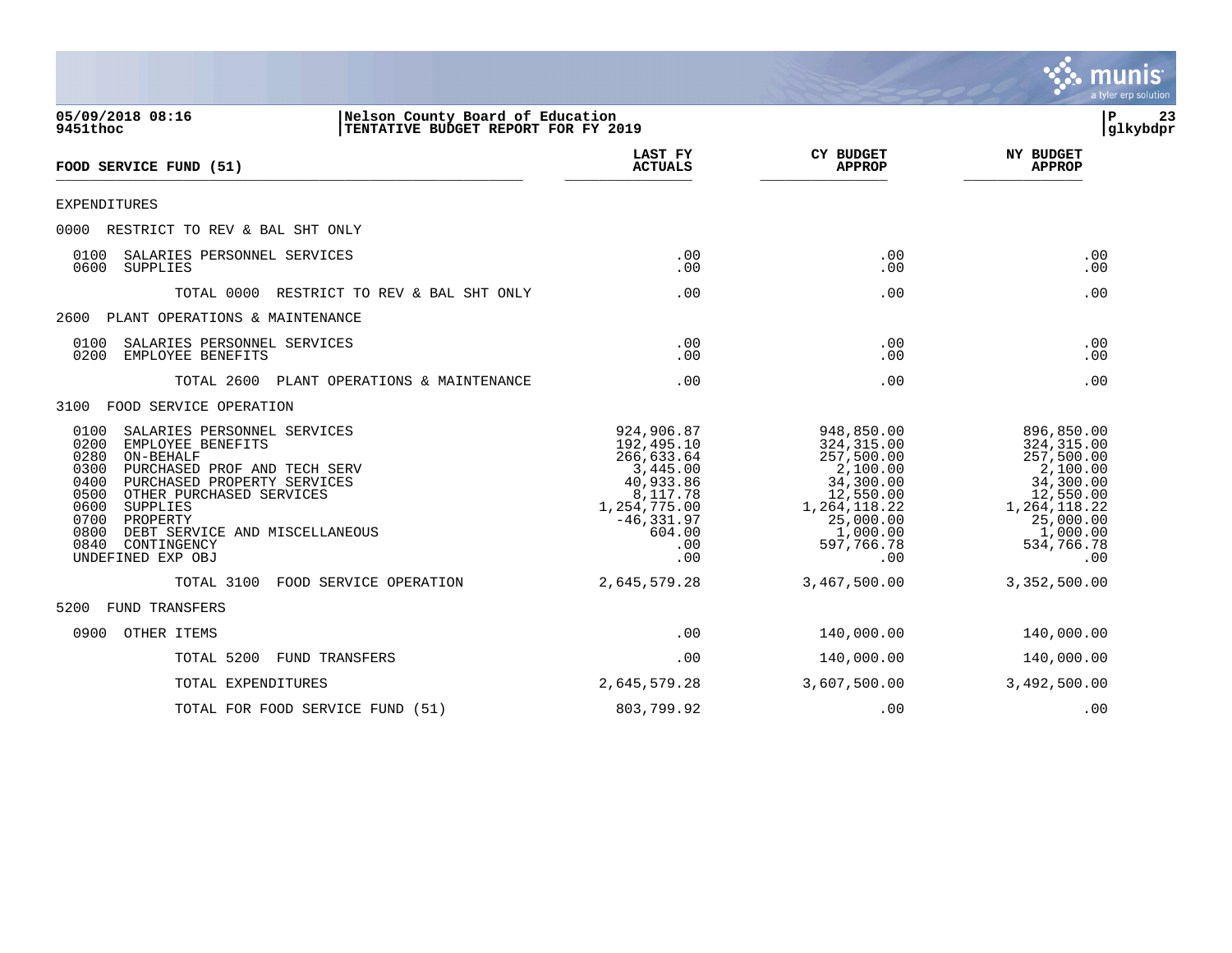|                              |                                                                         |                           |                                   | munis<br>a tyler erp solution     |
|------------------------------|-------------------------------------------------------------------------|---------------------------|-----------------------------------|-----------------------------------|
| 05/09/2018 08:16<br>9451thoc | Nelson County Board of Education<br>TENTATIVE BUDGET REPORT FOR FY 2019 |                           |                                   | l P<br>24<br>glkybdpr             |
|                              | CHILD CARE FUND (52)                                                    | LAST FY<br><b>ACTUALS</b> | <b>CY BUDGET</b><br><b>APPROP</b> | <b>NY BUDGET</b><br><b>APPROP</b> |
| <b>REVENUES</b>              |                                                                         |                           |                                   |                                   |
|                              | 0999 BEGINNING BALANCE                                                  |                           |                                   |                                   |
|                              | TOTAL 0999 BEGINNING BALANCE                                            | 256,790.49                | 305,000.00                        | 250,000.00                        |
| <b>RECEIPTS</b>              |                                                                         |                           |                                   |                                   |
|                              | REVENUE FROM LOCAL SOURCES                                              |                           |                                   |                                   |
| TUITION                      |                                                                         |                           |                                   |                                   |
| 1310                         | TUITION FROM INDIVIDUALS                                                | 678,036.51                | 678,465.54                        | 710,000.00                        |
|                              | TOTAL TUITION                                                           | 678,036.51                | 678,465.54                        | 710,000.00                        |
|                              | EARNINGS ON INVESTMENTS                                                 |                           |                                   |                                   |
| 1510                         | INTEREST ON INVESTMENTS                                                 | .00                       | .00                               | .00                               |
|                              | TOTAL EARNINGS ON INVESTMENTS                                           | .00                       | .00                               | .00                               |
| FOOD SERVICE                 |                                                                         |                           |                                   |                                   |
| 1621                         | NON-REIMBURSABLE LUNCH PROG                                             | .00                       | .00                               | .00                               |
|                              | TOTAL FOOD SERVICE                                                      | .00                       | .00                               | .00                               |
|                              | OTHER REVENUE FROM LOCAL SOURCES                                        |                           |                                   |                                   |
| 1994<br>1999                 | RETURN FOR INSUFFICIENT FUNDS<br>MICELLANEOUS LOCAL REVENUE             | .00<br>.00                | .00<br>.00                        | .00<br>.00                        |
|                              | TOTAL OTHER REVENUE FROM LOCAL SOURCES                                  | .00                       | .00                               | .00                               |
|                              | TOTAL REVENUE FROM LOCAL SOURCES                                        | 678,036.51                | 678,465.54                        | 710,000.00                        |
|                              | REVENUE FROM STATE SOURCES                                              |                           |                                   |                                   |
|                              | REVENUE FOR ON BEHALF PAYMENTS                                          |                           |                                   |                                   |
| 3900                         | REVENUE ON BEHALF PAYEMENTS                                             | 133,755.15                | 83,294.80                         | 85,000.00                         |
|                              | TOTAL REVENUE FOR ON BEHALF PAYMENTS                                    | 133,755.15                | 83,294.80                         | 85,000.00                         |
|                              | TOTAL REVENUE FROM STATE SOURCES                                        | 133,755.15                | 83,294.80                         | 85,000.00                         |
| OTHER RECEIPTS               |                                                                         |                           |                                   |                                   |
| INTERFUND TRANSFERS          |                                                                         |                           |                                   |                                   |
| 5210                         | FUND TRANSFER                                                           | .00                       | .00                               | .00                               |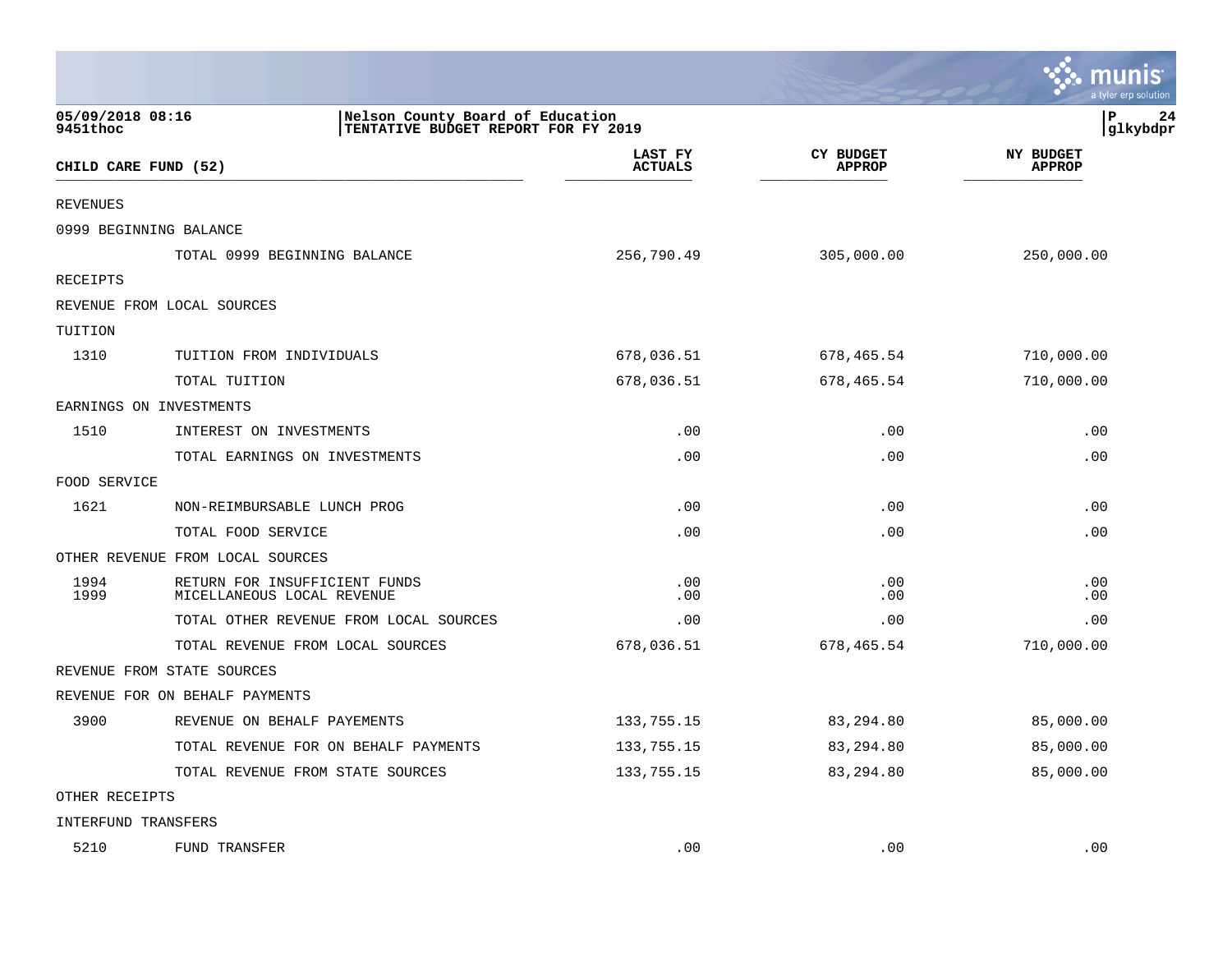|                              |                                                                         |                           |                                   | <b>munis</b><br>a tyler erp solution |
|------------------------------|-------------------------------------------------------------------------|---------------------------|-----------------------------------|--------------------------------------|
| 05/09/2018 08:16<br>9451thoc | Nelson County Board of Education<br>TENTATIVE BUDGET REPORT FOR FY 2019 |                           |                                   | 25<br>P<br> glkybdpr                 |
| CHILD CARE FUND (52)         |                                                                         | LAST FY<br><b>ACTUALS</b> | <b>CY BUDGET</b><br><b>APPROP</b> | NY BUDGET<br><b>APPROP</b>           |
|                              | TOTAL INTERFUND TRANSFERS                                               | .00                       | .00                               | .00                                  |
|                              | TOTAL OTHER RECEIPTS                                                    | .00                       | .00                               | .00                                  |
| TOTAL RECEIPTS               |                                                                         | 811,791.66                | 761,760.34                        | 795,000.00                           |

TOTAL REVENUES 1,068,582.15 1,066,760.34 1,045,000.00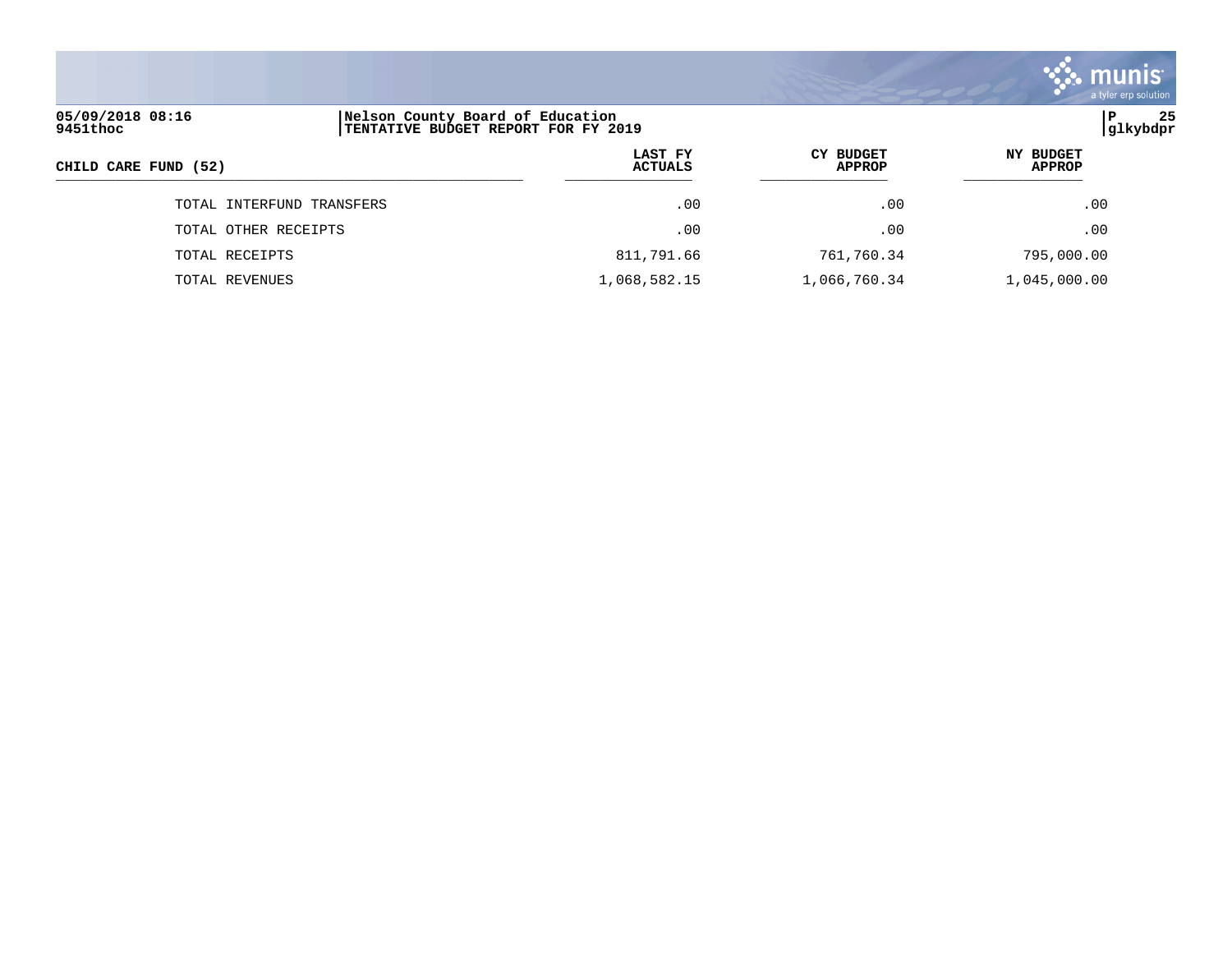

## **05/09/2018 08:16 |Nelson County Board of Education |P 26 9451thoc |TENTATIVE BUDGET REPORT FOR FY 2019 |glkybdpr**

| <b>CHILD CARE FUND (52)</b>                                                                                                                                                                                                                                                                                                 | <b>LAST FY</b><br><b>ACTUALS</b>                                                                            | <b>CY BUDGET</b><br><b>APPROP</b>                                                                                 | <b>NY BUDGET</b><br><b>APPROP</b>                                                                                  |
|-----------------------------------------------------------------------------------------------------------------------------------------------------------------------------------------------------------------------------------------------------------------------------------------------------------------------------|-------------------------------------------------------------------------------------------------------------|-------------------------------------------------------------------------------------------------------------------|--------------------------------------------------------------------------------------------------------------------|
| EXPENDITURES                                                                                                                                                                                                                                                                                                                |                                                                                                             |                                                                                                                   |                                                                                                                    |
| 3200<br>DAY CARE OPERATIONS                                                                                                                                                                                                                                                                                                 |                                                                                                             |                                                                                                                   |                                                                                                                    |
| 0100<br>SALARIES PERSONNEL SERVICES<br>0200<br>EMPLOYEE BENEFITS<br>0280<br>ON-BEHALF<br>0300<br>PURCHASED PROF AND TECH SERV<br>0400<br>PURCHASED PROPERTY SERVICES<br>0500<br>OTHER PURCHASED SERVICES<br>0600<br><b>SUPPLIES</b><br>0700<br>PROPERTY<br>0800<br>DEBT SERVICE<br>AND MISCELLANEOUS<br>0840<br>CONTINGENCY | 463,973.85<br>208,783.38<br>133,755.15<br>.00<br>.00<br>2,782.98<br>43,703.14<br>11,346.77<br>217.80<br>.00 | 474,825.00<br>85,895.00<br>83,294.80<br>3,172.95<br>.00<br>3,321.68<br>30,660.42<br>.00<br>1,090.49<br>384,500.00 | 504,825.00<br>118,395.00<br>83,294.80<br>3,172.95<br>.00<br>3,321.68<br>30,900.08<br>.00<br>1,090.49<br>300,000.00 |
| TOTAL 3200<br>DAY CARE OPERATIONS                                                                                                                                                                                                                                                                                           | 864,563.07                                                                                                  | 1,066,760.34                                                                                                      | 1,045,000.00                                                                                                       |
| 5200<br>FUND TRANSFERS                                                                                                                                                                                                                                                                                                      |                                                                                                             |                                                                                                                   |                                                                                                                    |
| 0700<br>PROPERTY<br>0900<br>OTHER ITEMS                                                                                                                                                                                                                                                                                     | .00<br>.00                                                                                                  | .00<br>.00                                                                                                        | .00<br>.00                                                                                                         |
| TOTAL 5200<br>FUND TRANSFERS                                                                                                                                                                                                                                                                                                | .00                                                                                                         | .00                                                                                                               | .00                                                                                                                |
| TOTAL EXPENDITURES                                                                                                                                                                                                                                                                                                          | 864,563.07                                                                                                  | 1,066,760.34                                                                                                      | 1,045,000.00                                                                                                       |
| TOTAL FOR CHILD CARE FUND (52)                                                                                                                                                                                                                                                                                              | 204,019.08                                                                                                  | .00                                                                                                               | .00                                                                                                                |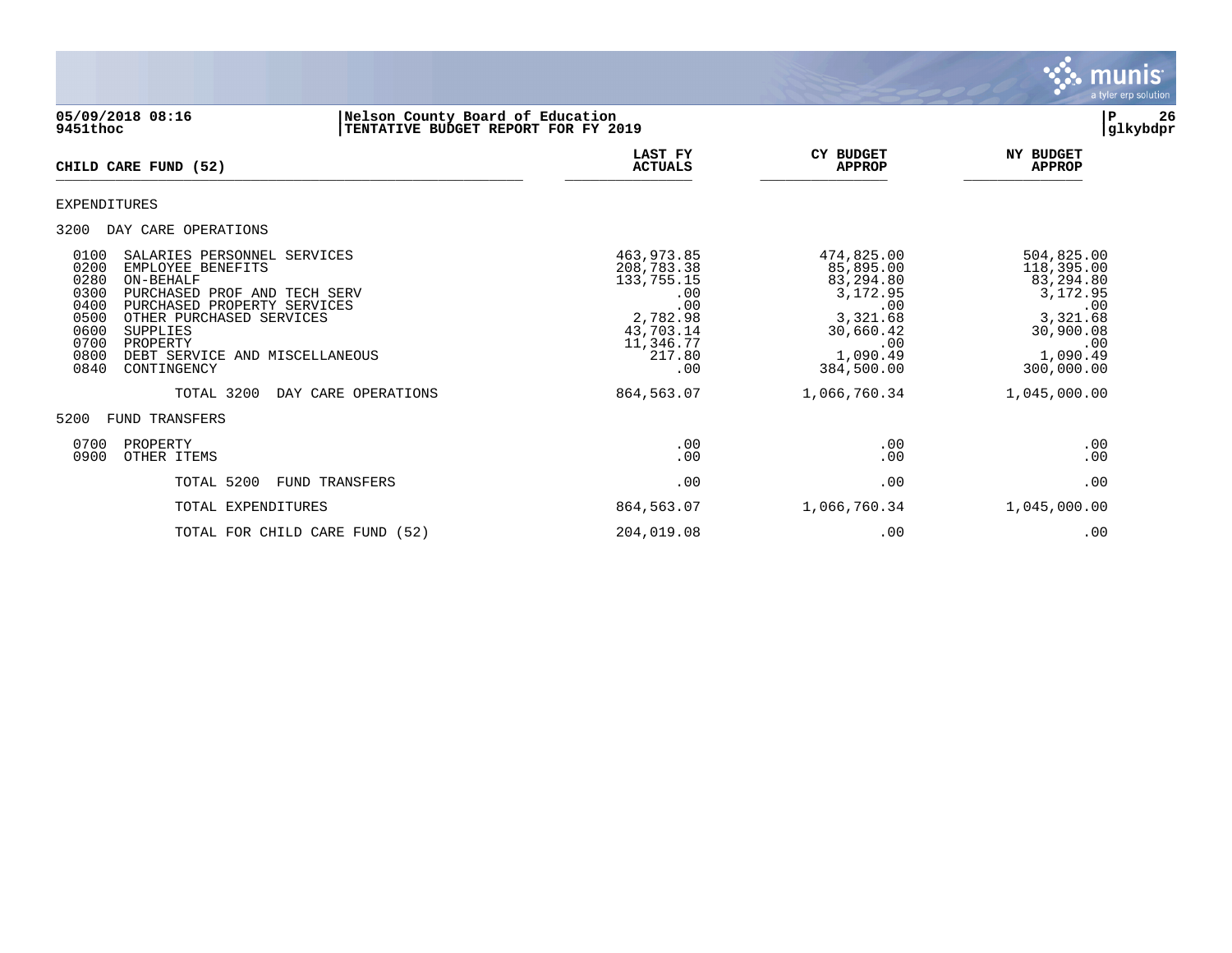

#### **05/09/2018 08:16 |Nelson County Board of Education |P 27 9451thoc |TENTATIVE BUDGET REPORT FOR FY 2019 |glkybdpr**

|                                                                              | LAST FY         | <b>CY BUDGET</b> | <b>NY BUDGET</b> |
|------------------------------------------------------------------------------|-----------------|------------------|------------------|
|                                                                              | <b>ACTUALS</b>  | <b>APPROP</b>    | <b>APPROP</b>    |
| SUMMARY PAGE                                                                 |                 |                  |                  |
| TOTAL OF REVENUES FUND 1                                                     | 40, 262, 043.63 | 40,935,906.00    | 40,150,000.00    |
| TOTAL OF EXPENDITURES FUND 1                                                 | 37, 747, 402.99 | 41, 471, 933.85  | 40,150,000.00    |
| TOTAL FOR FUND 1                                                             | 2,514,640.64    | $-536,027.85$    | .00              |
| TOTAL OF REVENUES FUND 2                                                     | 4,789,826.95    | 3,699,025.60     | 3, 441, 364.03   |
| TOTAL OF EXPENDITURES FUND 2                                                 | 4,827,393.24    | 3,699,191.24     | 3, 441, 364.03   |
| TOTAL FOR FUND 2                                                             | $-37,566.29$    | $-165.64$        | .00              |
| TOTAL OF REVENUES FUND 310                                                   | 417,609.00      | 420,000.00       | 400,000.00       |
| TOTAL OF EXPENDITURES FUND 310                                               | 417,609.00      | 420,000.00       | 400,000.00       |
| TOTAL FOR FUND 310                                                           | .00             | .00              | .00              |
| TOTAL OF REVENUES FUND 320                                                   | 4,633,464.00    | 4,690,000.00     | 4,700,000.00     |
| TOTAL OF EXPENDITURES FUND 320                                               | 4,633,464.00    | 4,690,000.00     | 4,700,000.00     |
| TOTAL FOR FUND 320                                                           | .00             | .00              | .00              |
| TOTAL OF REVENUES FUND 400                                                   | 12,708,413.45   | 5,110,000.00     | 5,100,000.00     |
| TOTAL OF EXPENDITURES FUND 400                                               | 12,678,075.95   | 5,110,000.00     | 5,100,000.00     |
| TOTAL FOR FUND 400                                                           | 30,337.50       | .00              | .00              |
| TOTAL OF REVENUES FUND 51                                                    | 3,449,379.20    | 3,607,500.00     | 3,492,500.00     |
| TOTAL OF EXPENDITURES FUND 51                                                | 2,645,579.28    | 3,607,500.00     | 3,492,500.00     |
| TOTAL FOR FUND 51                                                            | 803,799.92      | .00              | .00              |
| TOTAL OF REVENUES FUND 52                                                    | 1,068,582.15    | 1,066,760.34     | 1,045,000.00     |
| TOTAL OF EXPENDITURES FUND 52                                                | 864,563.07      | 1,066,760.34     | 1,045,000.00     |
| TOTAL FOR FUND 52                                                            | 204,019.08      | .00              | .00              |
| GRAND TOTALS EXCLUDE THE TOTALS FOR FUNDS 360, 4XX, 6XX, 7XXX, 8XXX AND 9XXX |                 |                  |                  |
| GRAND TOTAL OF REVENUES                                                      | 54,620,904.93   | 54, 419, 191.94  | 53, 228, 864.03  |
| GRAND TOTAL OF EXPENDITURES                                                  | 51,136,011.58   | 54, 955, 385.43  | 53, 228, 864.03  |

GRAND TOTAL 3,484,893.35 -536,193.49 .00